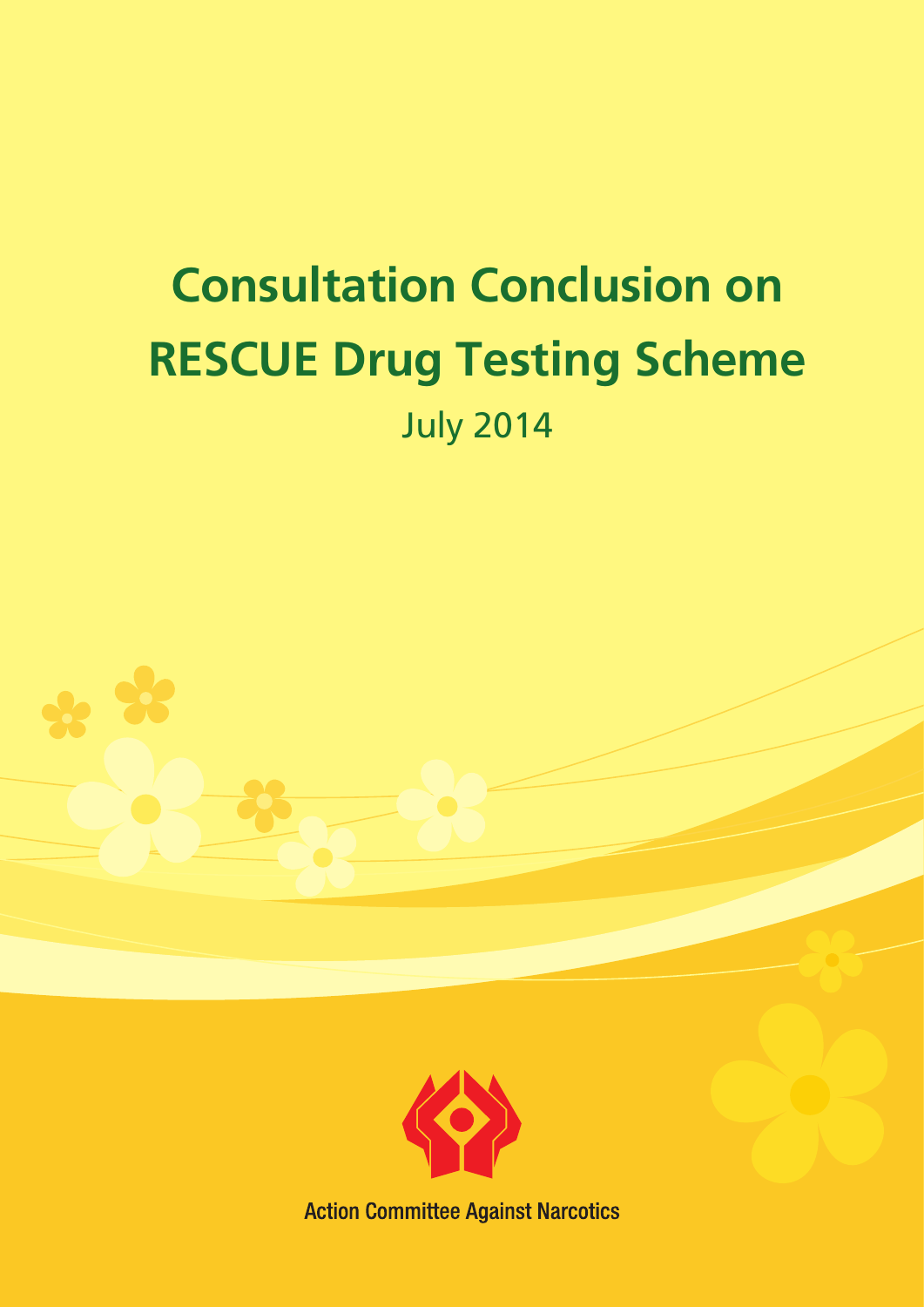# **Contents**

|           | Chapter 1 The Consultation                                    | $\overline{2}$ |
|-----------|---------------------------------------------------------------|----------------|
| Chapter 2 | Should Hong Kong Have the RDT?                                | 5 <sup>5</sup> |
| Chapter 3 | <b>RDT</b> Operation                                          | 11             |
|           | Chapter 4 ACAN's Observations                                 | 22             |
| Chapter 5 | <b>Conclusion and Recommendations</b>                         | 28             |
| Annex A   | Public Opinion Survey on RESCUE Drug<br><b>Testing Scheme</b> | 30             |
| Annex B   | List of Abbreviations                                         | 34             |

**Page**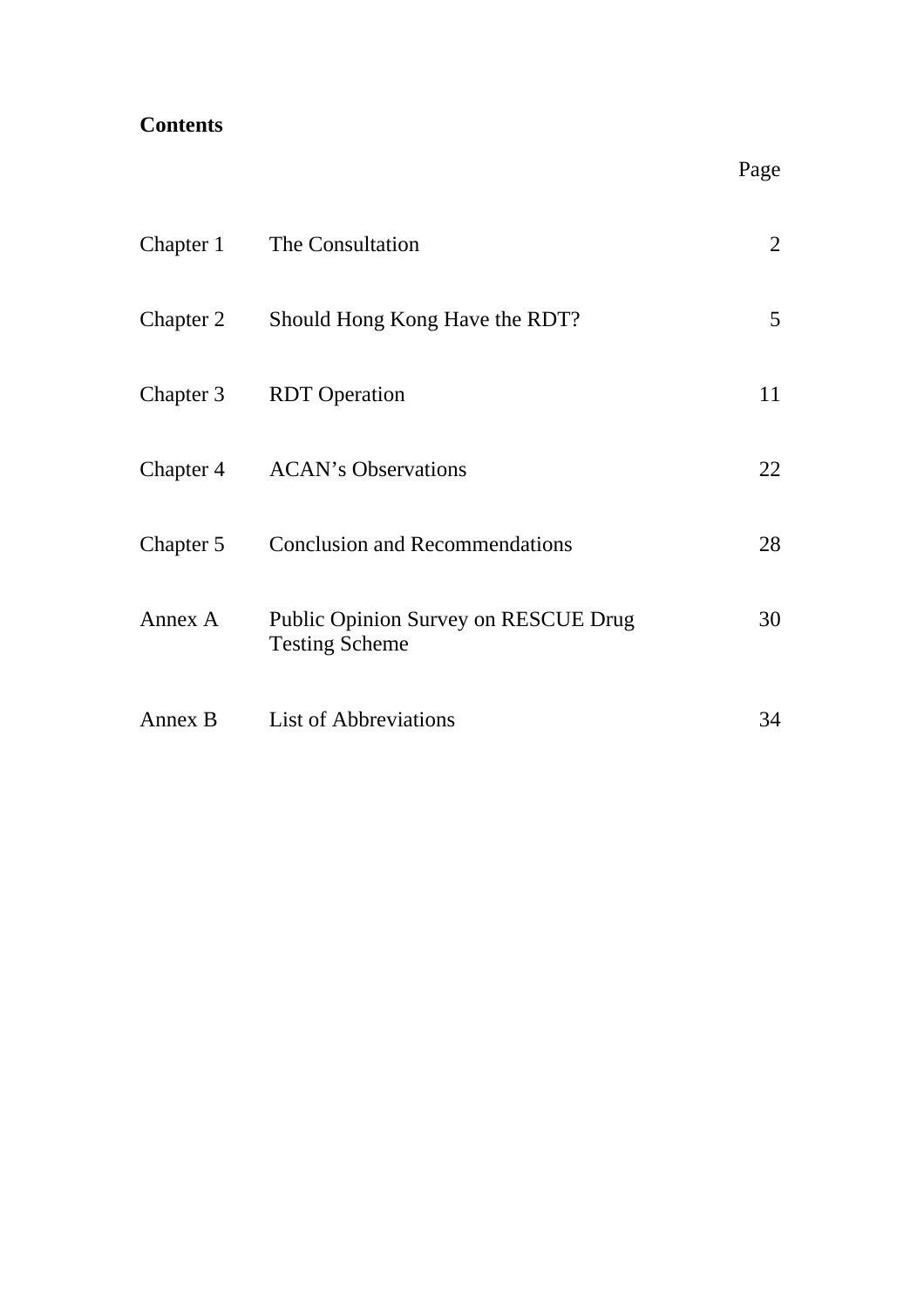## <span id="page-2-0"></span>**CHAPTER 1. THE CONSULTATION**

1.1. The Action Committee Against Narcotics (ACAN) launched a four-month public consultation exercise on the RESCUE Drug Testing Scheme (RDT) from 25 September 2013 to 24 January 2014. Under the RDT, it is envisaged that where there are reasonable grounds based on strong circumstantial conditions to suspect that a person has taken drugs, law enforcement officers (LEOs) would require that person to undergo drug testing procedures. Those identified to have taken drugs would be referred to counselling and treatment programmes.

1.2. Against the background of a worsening situation of hidden drug abuse where the drug history of newly identified drug abusers has continued to increase, the primary objective of the RDT is to provide an additional means to enable early identification of drug abusers so that they can receive counselling and treatment in a timely manner, and before prolonged drug abuse causes serious or even irreversible harm on their health.

1.3. This report summarises the main public views received and sets out ACAN's response and the recommended way forward for the Government's consideration.

## **Written Submissions**

1.4. A total of 2 791 written submissions were received responding to the key issues set out in the consultation paper<sup>1</sup>. The written submissions received are reproduced and available at www.nd.gov.hk.

## **Public Forums**

1.5. ACAN organised four public forums on Hong Kong Island, Kowloon and New Territories East and West on 4, 8, 9 and 17 October

 <sup>1</sup> We have crossed out the identity of some of the respondents at their express request and also the contact details in the submissions from individuals. Some of the submissions refer to names of individuals or organisations. We have also crossed out such references while keeping the rest of the submissions intact.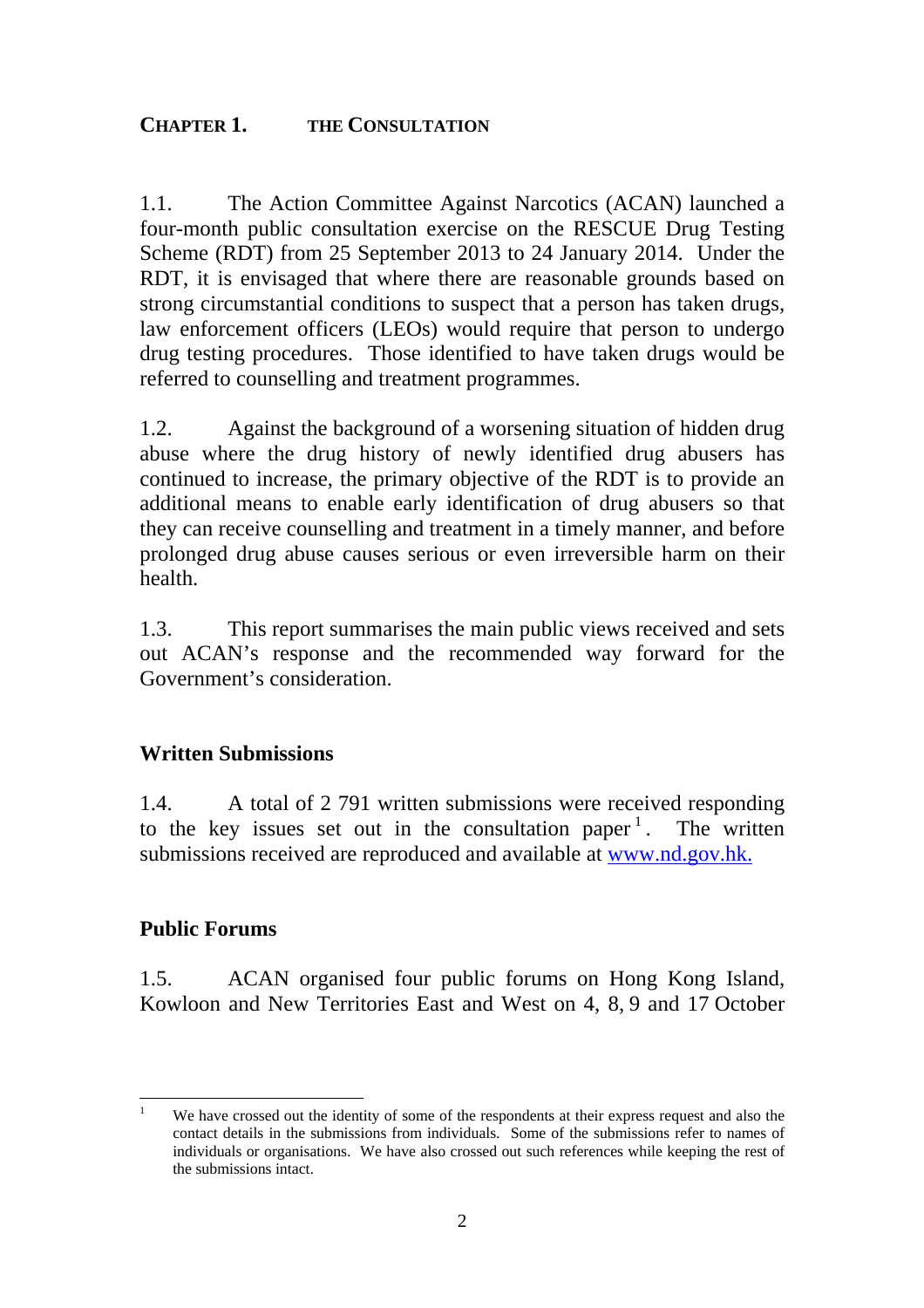2013 to enable the public to express their views. Around 300 members of the public attended these forums<sup>2</sup>.

## **Discussions at Panels of the Legislative Council**

1.6. On 5 November 2013 and 7 January 2014, ACAN briefed the Security Panel of the Legislative Council on the RDT public consultation exercise. Deputations from four professional bodies attended the meeting on 7 January 2014 and gave their views. The Welfare Services Panel held a special meeting on 19 November 2013, at which the RDT was discussed in the context of drug treatment and rehabilitation services in Hong Kong. A total of 20 deputations attended and gave their views.

## **Meetings with Different Sectors of the Community**

1.7. ACAN also attended nearly 100 forums and discussion sessions organised by different sectors of the community, including political parties, the anti-drug sector, medical and legal professional bodies, social welfare organisations, district organisations, and advisory committees, the school sector, parent and youth groups.

# **Opinion Poll**

1.8. The Public Opinion Programme of the University of Hong Kong (HKU-POP) conducted an opinion poll on the RDT, in which around 1 000 people were interviewed over the phone, between 17 February and 14 March 2014. A summary is at **Annex A**.

# **An Overview**

1.9. ACAN observes that there is community consensus that drug abusers should be offered assistance as early as possible. There is strong public support for the RDT, including the support by over 90% of respondents in the HKU-POP poll and certain quarters of the community, such as parents, those providing treatment services for drug abusers, and those who have benefitted from the drug treatment services. Although views are more divided among some key stakeholders, there is general

 <sup>2</sup> In addition, a discussion topic on the RDT was also posted at the Public Affairs Forum website of the Home Affairs Bureau (www.forum.gov.hk). A total of six messages were posted by Members.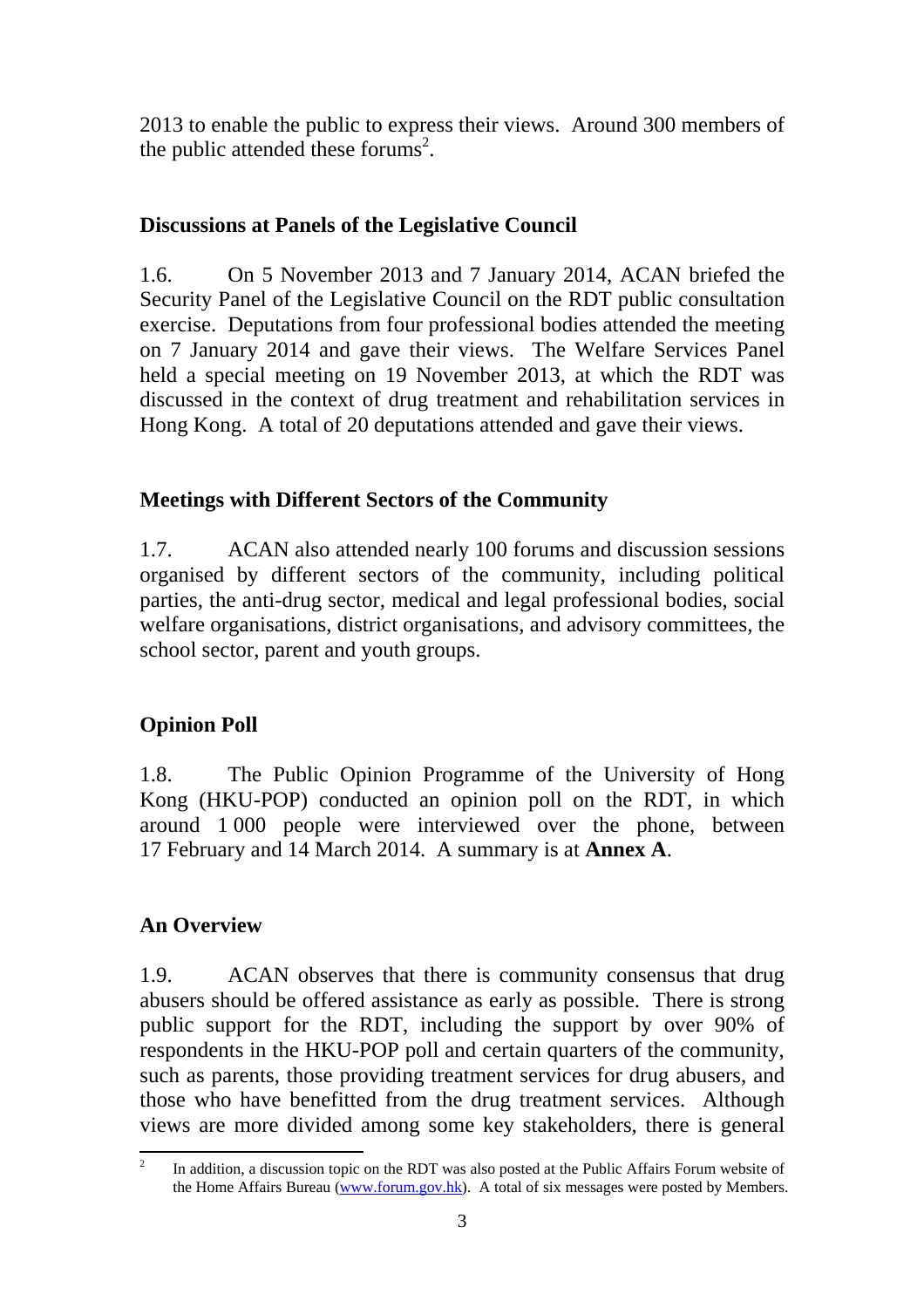support for the objective of early identification to enable counselling and help to be given to drug abusers in a timely manner.

1.10. Chapters 2 and 3 present a more detailed response from both the opinion poll and the written submissions to individual issues. Chapters 4 and 5 set out ACAN's observations and recommendations on the way forward.

1.11. ACAN is grateful to all those who have expressed views on the RDT. The public consultation exercise has contributed to a fruitful discussion of how to tackle the drug problem in Hong Kong. The views collected during the consultation period would shed light on specific aspects of the RDT, if it is to be pursued.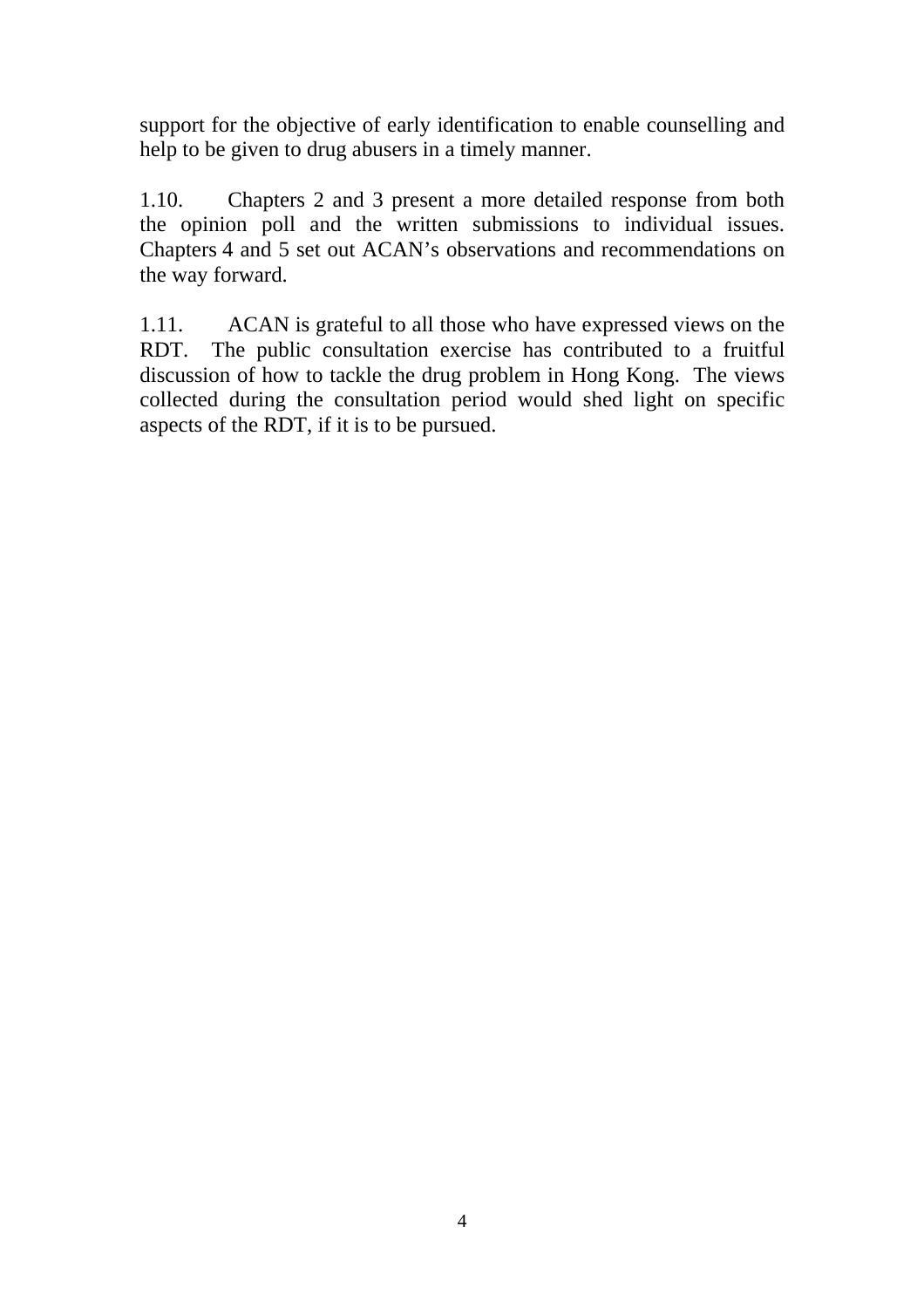#### <span id="page-5-0"></span>**CHAPTER 2. SHOULD HONG KONG HAVE THE RDT?**

#### **The Issue**

2.1. In Chapter 2 of the consultation paper, ACAN set out the case for the RDT. The public were invited to comment on a number of questions in Chapter 3. Question 1 reads as follows -

> *Do you agree that, as a matter of principle, Hong Kong should have the RDT?*

## **Views Received**

## *Opinion Poll*

2.2. The poll conducted by HKU-POP, in which around 1 000 people aged 18 or above were interviewed, shows that 88% of the respondents supported the RDT. The support rate went up to 91% after they had responded to a series of questions on different aspects of the RDT.

2.3. Also, 61% of respondents opined that the scheme could be very effective in facilitating early identification of drug abusers and referring them to treatment. While 36% of the respondents had concern over LEOs having excessive power, 47% did not expect the RDT to infringe on human rights or civil liberties.

#### *Written Submissions*

2.4. Of the 2 791 submissions received, 2 732 (98%) came from individuals and 59 (2%) came from organisations or interest groups. The submissions from individuals can be further classified into three different categories. First, 53% were submissions in which a person expressed his own views. Second, 47% came in 11 templates with standard wording. Finally, a handful of submissions were co-signed or co-issued by more than one person.

2.5. Against this background, we have tabulated the findings of these submissions in three different forms as in the table below-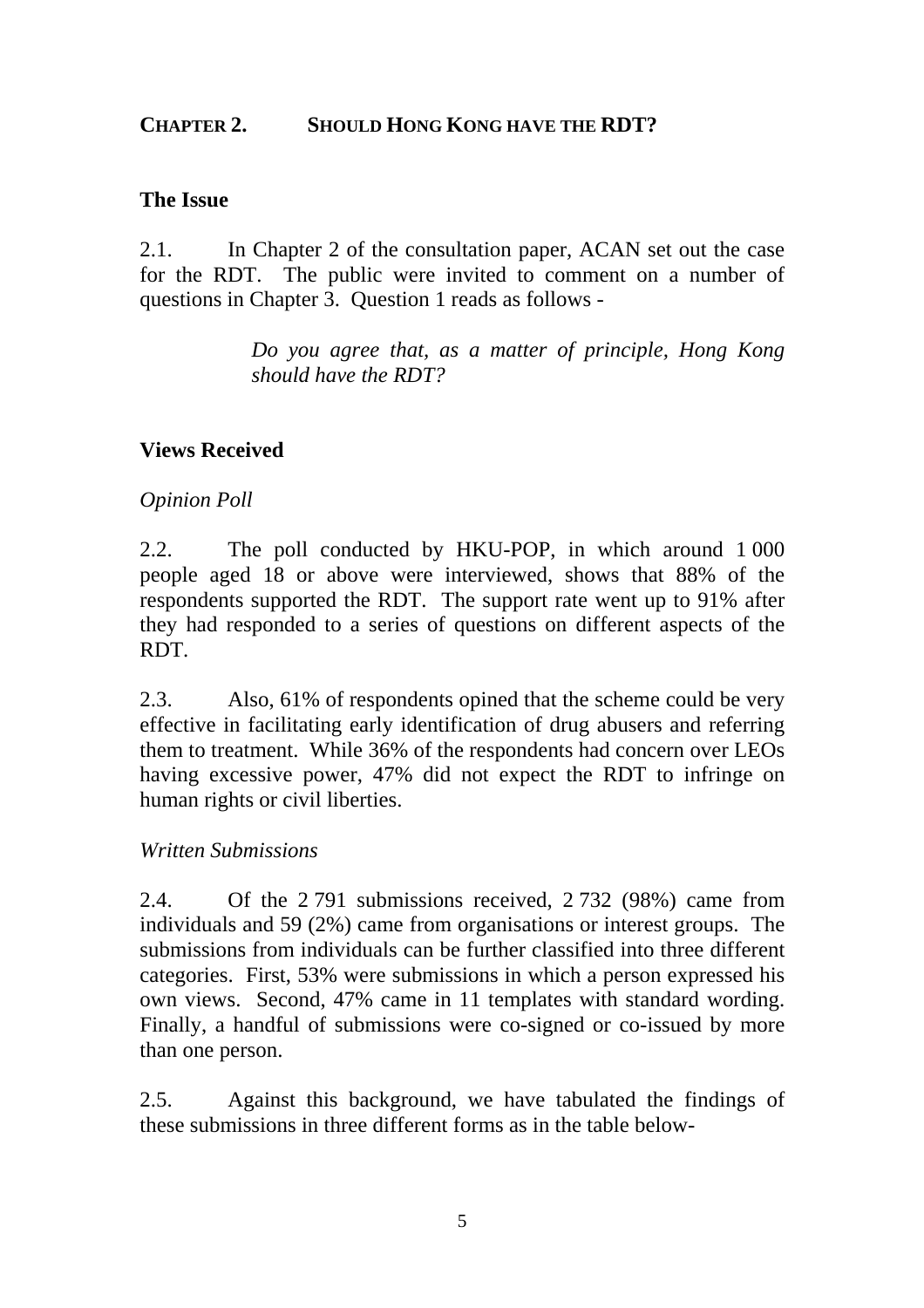| <b>Classification</b>                       | <b>Total</b> | <b>Support</b> | <b>Not</b>     | <b>Neutral</b> |
|---------------------------------------------|--------------|----------------|----------------|----------------|
|                                             | Count        |                | <b>Support</b> |                |
| Number of submissions by<br>individuals $3$ | 2732         | 45%            | 54%            | $1\%$          |
| Number of submissions<br>by organisations   | 59           | 39%            | 46%            | 15%            |
| Number of people<br>involved                | 2 9 0 3      | 43%            | 56%            | $1\%$          |

2.6. We have also analysed the level of support in different sectors. The RDT was supported by the majority in the following sectors: education (90%), parents (74%), medical doctors and nurses (67%), and drug abusers and ex-drug abusers (55%). Slightly less than half of social workers/non-government organisations (NGOs) (43%) supported the scheme. Finally, the vast majority of the submissions from legal sector and human rights concern groups opposed the scheme.

#### *(i) Reasons for supporting or opposing RDT*

2.7. The major reason cited for supporting the RDT was that it could be an effective extra point of intervention that would help shorten the time required for identifying a drug abuser and bringing him to treatment. Consumption of dangerous drugs being a criminal offence, it would be reasonable to have the RDT to make the law enforceable. The RDT was also seen as an effective means in preventing drug abuse. The RDT would give a clear message that drug consumption was an offence and one should not even try for the first time. The RDT would also create a deterrent effect on those abusing drugs when they realised that there could be a consequence for doing so. Moreover, some parents of drug abusers believed that LEOs under the RDT would have the necessary authority to help channel their children to receive assistance. The objective of the RDT of offering assistance rather than punishment was welcome by parents.

 <sup>3</sup> Mass submissions in 10 standard templates accounted for 71% of the opposing voices and 38% of the overall submissions. There was another template which supported RDT, accounting for 17% of those supporting RDT and 8% of the total submissions.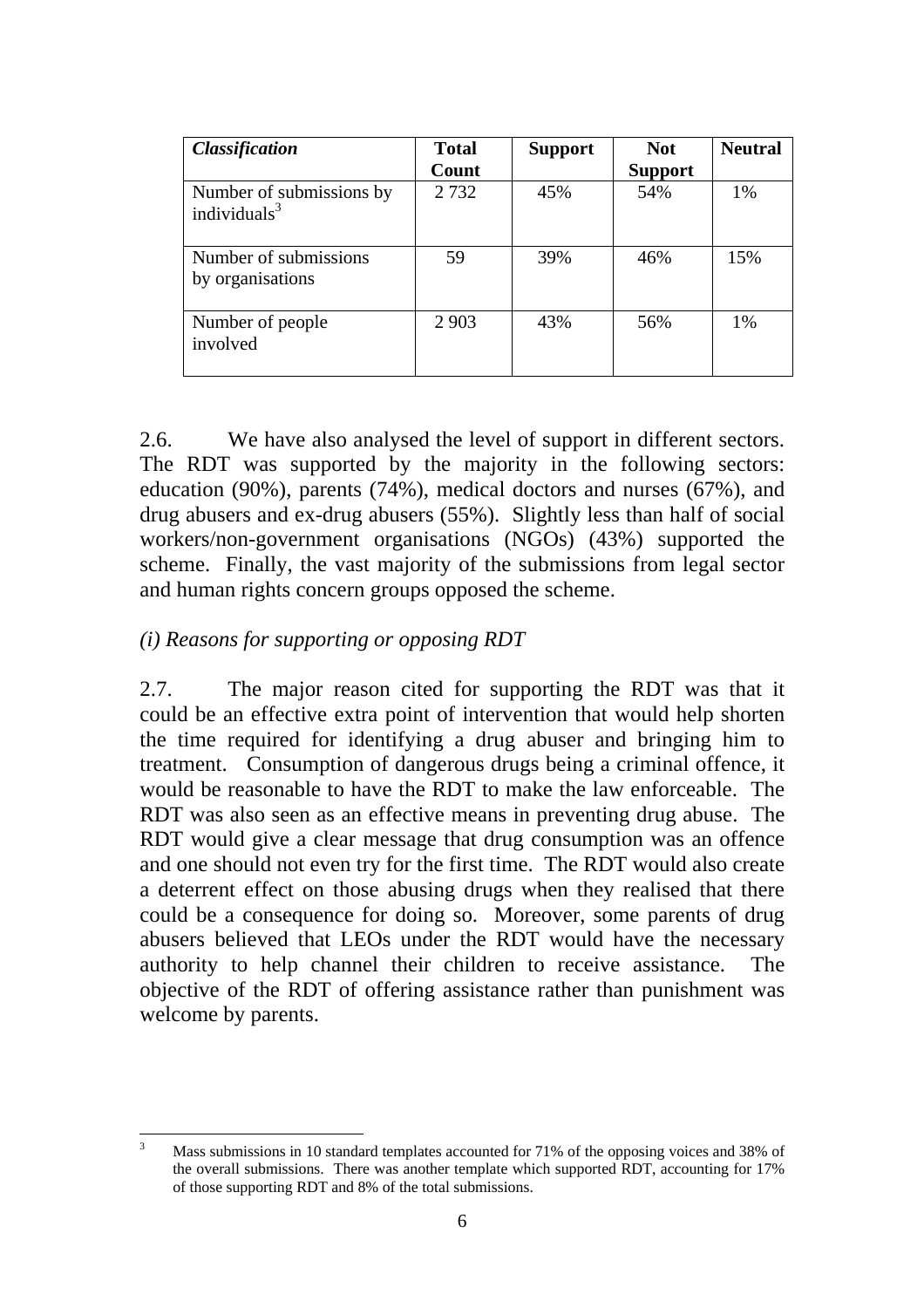2.8. Among the opponents, the most commonly cited concern was that LEOs might, intentionally or inadvertently, abuse their power, resulting in wrongful prosecution. There was question on whether the power granted to LEOs would be excessive. Individual respondents expressed worry that ethnic minorities might become an easy target of the RDT. Some criticised the RDT for only tackling the symptoms but not the root cause of drug abuse, quoting broken family and social incoherence. Some considered that LEOs should not and did not have the role and duty to refer drug abusers to treatment. Such a role should be better played by judicial officers save for confined circumstances, such as the Police Superintendent's Discretion Scheme (PSDS) for juvenile offenders aged under 18. Some considered that the consultation paper lacked specifics, particularly on how to take forward the treatment and rehabilitation programmes after identification by the police. Some thought that the current downstream support services would not be able to cope with the new demand arising from the RDT.

2.9. Another commonly cited reason for opposing the RDT was that there was no clear evidence to demonstrate the effectiveness of the RDT towards early identification and treatment for drug abusers; on the contrary, the scheme was likely to drive drug abusers to hide further from social workers and friends, making identification even more difficult.

2.10. Concerns about infringements of human rights and civil liberties were a common argument. The legal professionals generally acknowledged that such rights might be restricted in exceptional circumstances, but the RDT failed to satisfy the proportionality test. They considered the proposed RDT was more than necessary to address the problem of drug abuse. Some went on to argue that the drug situation, as evidenced by the declining number of drug abusers reported to the Central Registry of Drug Abuse, had been improving. In their view, ACAN and the Government should focus on measures with proven effectiveness and track record. At the same time, measures less draconian than the RDT should be exhausted before considering the RDT.

2.11. Some held the view that the RDT should not be directly compared to the legislation against drug driving because a person driving a vehicle under the influence of drugs would pose immediate threat not only to himself but also to others, whereas a drug abuser not driving a vehicle would not cause immediate harm to others.

2.12. On human rights issues, some respondents outside the legal sector expressed concern that the scheme might violate the presumption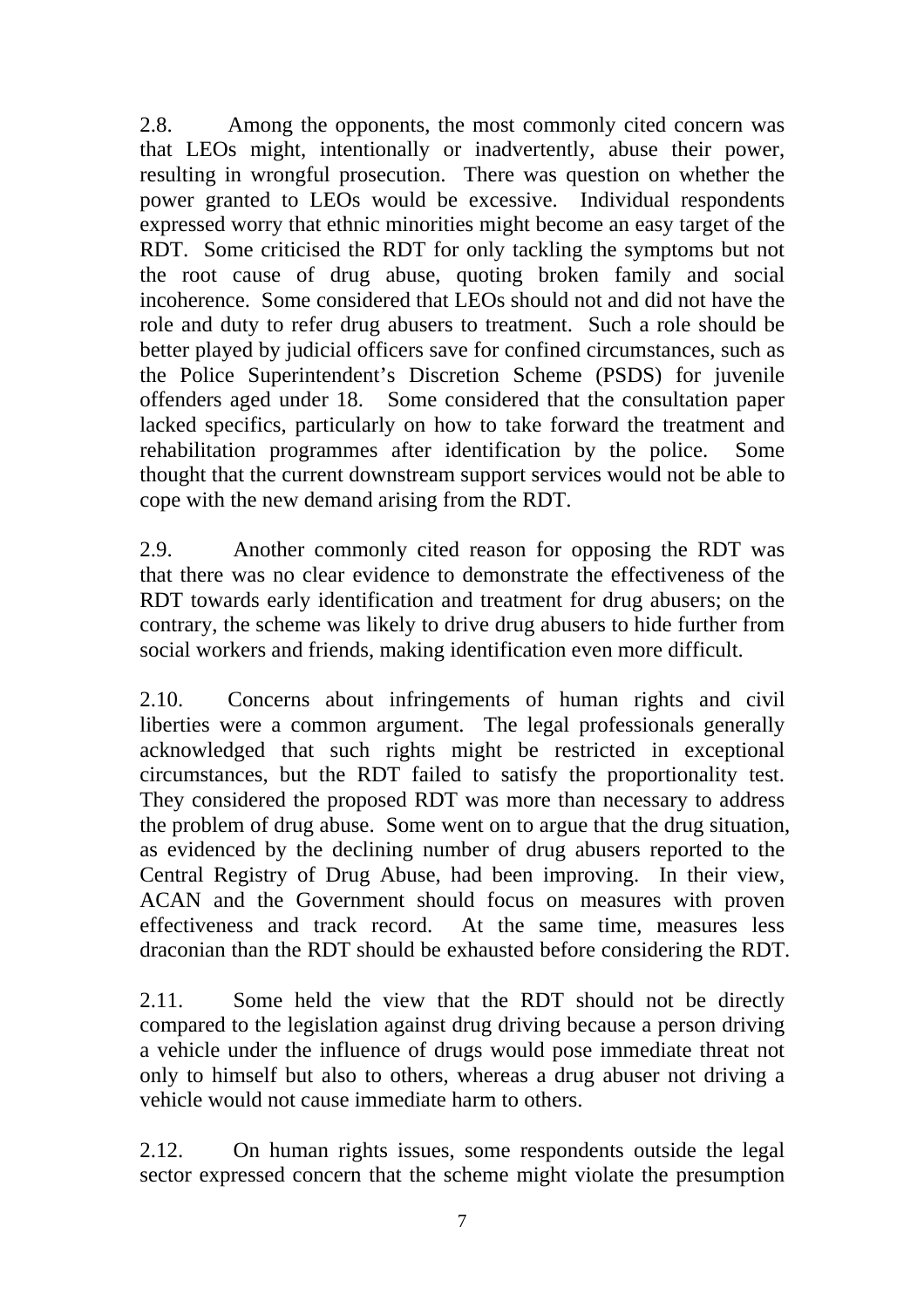of innocence and the right against self-incrimination. Some went further to argue that drug abuse was no different from other bad habits such as alcoholism or addiction. One should have the autonomy to do so, to decide whether to keep on or to discontinue, as well as whether to accept treatment.

2.13. Opponents to the RDT also surmised that a drug abuser would inevitably be penalised eventually if he was repeatedly caught under the RDT. Some also noted that drug abusers were victims rather than criminals, but the RDT would stigmatise them, leading to more rejection by the community, hence increasing difficulty for them to turn over a new leaf. Along this logic, some suggested that drug abusers should be given multiple chances for non-prosecution. At the other end of the spectrum, however, there were worries that the proposal of giving at least a chance to those tested positive under the RDT would undermine the zero tolerance towards drugs and inadvertently encourage people to take drugs at least once in their life.

2.14. In addition, some expressed doubts on the effectiveness of the overseas examples quoted in the consultation paper. For example, some argued that the fact that similar drug testing schemes existed in overseas jurisdictions alone was not a sufficient justification for rolling out the RDT in Hong Kong. ACAN would need to provide further information to show that these overseas practices achieved their intended policy objectives. Specific to Sweden's example, some quoted from online sources that Sweden had significantly expanded the police force to implement its drug testing scheme; and the Swedish scheme was not effective because the number of drug-related deaths had increased as a result of the drug testing scheme. As to the example of the United Kingdom (UK), some believed that it was not directly comparable to the RDT because the UK scheme only authorised drug testing after arrests for other crimes.

2.15. In addition, some questioned how to take forward the RDT because the supposedly key players in the RDT, notably many in the social services, were not supportive of the scheme.

## *(ii) Debate on RDT's Necessity and Effectiveness*

2.16. The debate between those who supported and opposed the RDT on whether the scheme was necessary and effective warrants a more indepth analysis. Views were particularly divided among those providing services to drug abusers. Slightly less than half (43%) of the submissions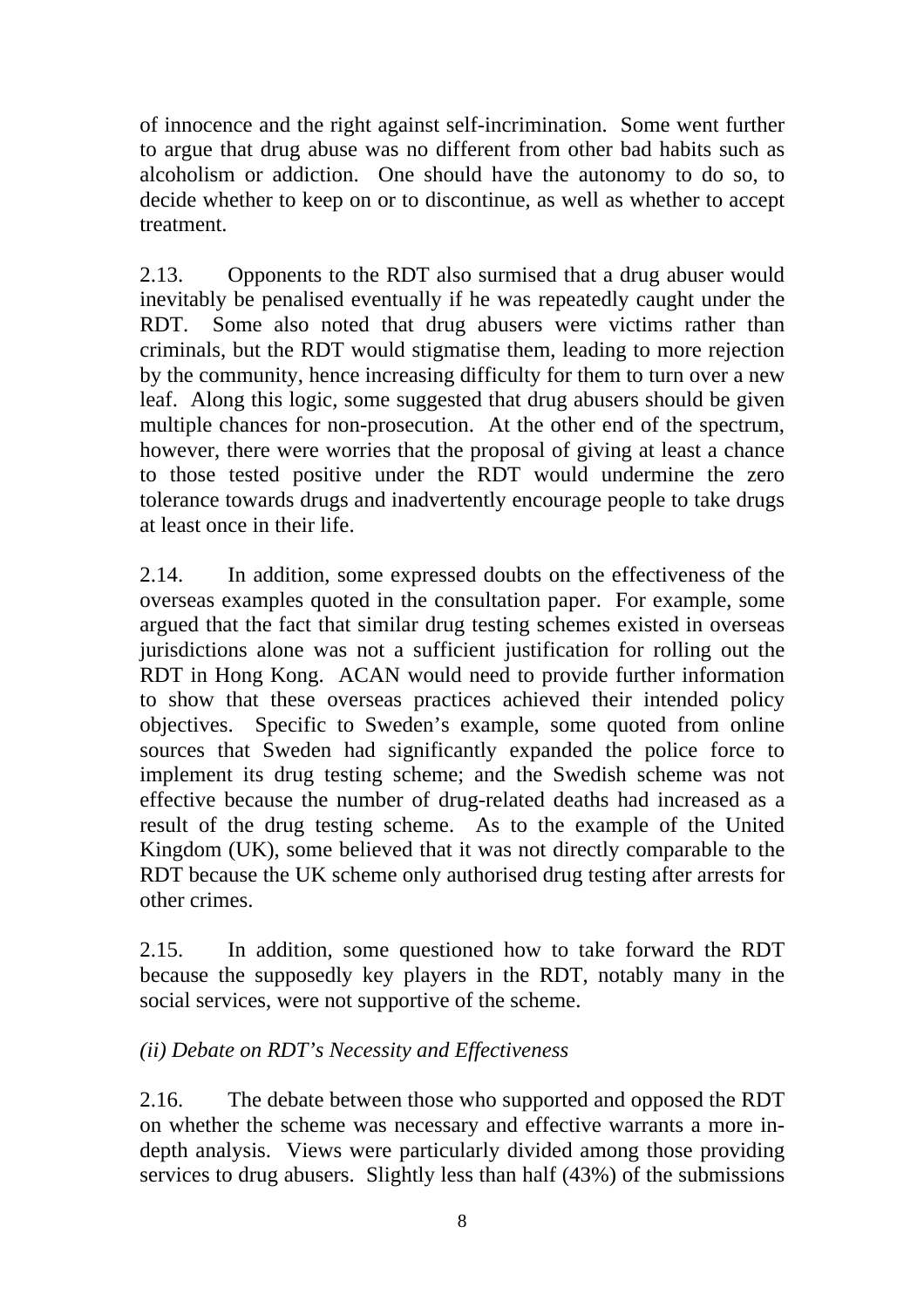from those who identified themselves as social workers and other antidrug workers supported the scheme. However, the support rate was 68% among those who specialised in drug treatment and rehabilitation.

2.17. A major difference between opponents and supporters on the necessity of the RDT was their difference in view on the balance between safeguarding individual rights and preserving wider social interests. For example, a medical organisation, while acknowledging that dangerous drugs inflicted bodily harm on a drug abuser, which in turn affected his family and even society as a whole, questioned whether drug abuse stood out distinctively among all social problems. They questioned if the magnitude of the problem justified a measure that would infringe on human rights, and argued that drug abuse was a personal choice and that its consequence should be borne by the drug abuser personally. They also argued that drug abuse was not uniquely or excessively harmful, and was like any other ailments such that a drug abuser should not be handled differently from any other patients seeking treatment.

2.18. The view above, however, was not shared by some medical specialists with frontline experience dealing with chronic and severe cases of drug abusers. This group was convinced that an extra tool like the RDT could be effective in helping to trawl out drug abusers at an early stage, when their motivation to quit was normally low. From clinical experience and medical literature, psychotropic substance abuse could lead to various long-term, and possibly irreversible bodily damages. Most abusers became dependent on the drugs psychologically and/or physiologically over time, with increases in dosage and frequency of intake. The body would suffer from multiple chronic functional impairments which would in turn impose a heavy burden on the healthcare system.

2.19. Some anti-drug workers pointed out that the behaviour of drug abuse, rather than being purely a personal matter, was contagious, as shown in a finding of a survey of over 80 residents of a drug treatment and rehabilitation centre: over 50% revealed that they had lured at least six people to take drugs before, while 30% had lured more than 20 people to do so.

2.20. The debate on RDT's effectiveness involved two aspects. The first was whether the RDT would drive drug abusers to go even more hidden. Such voice was strong among the respondents who identified themselves as outreaching social workers. They argued that if the RDT applied to public areas only, its effectiveness would be compromised as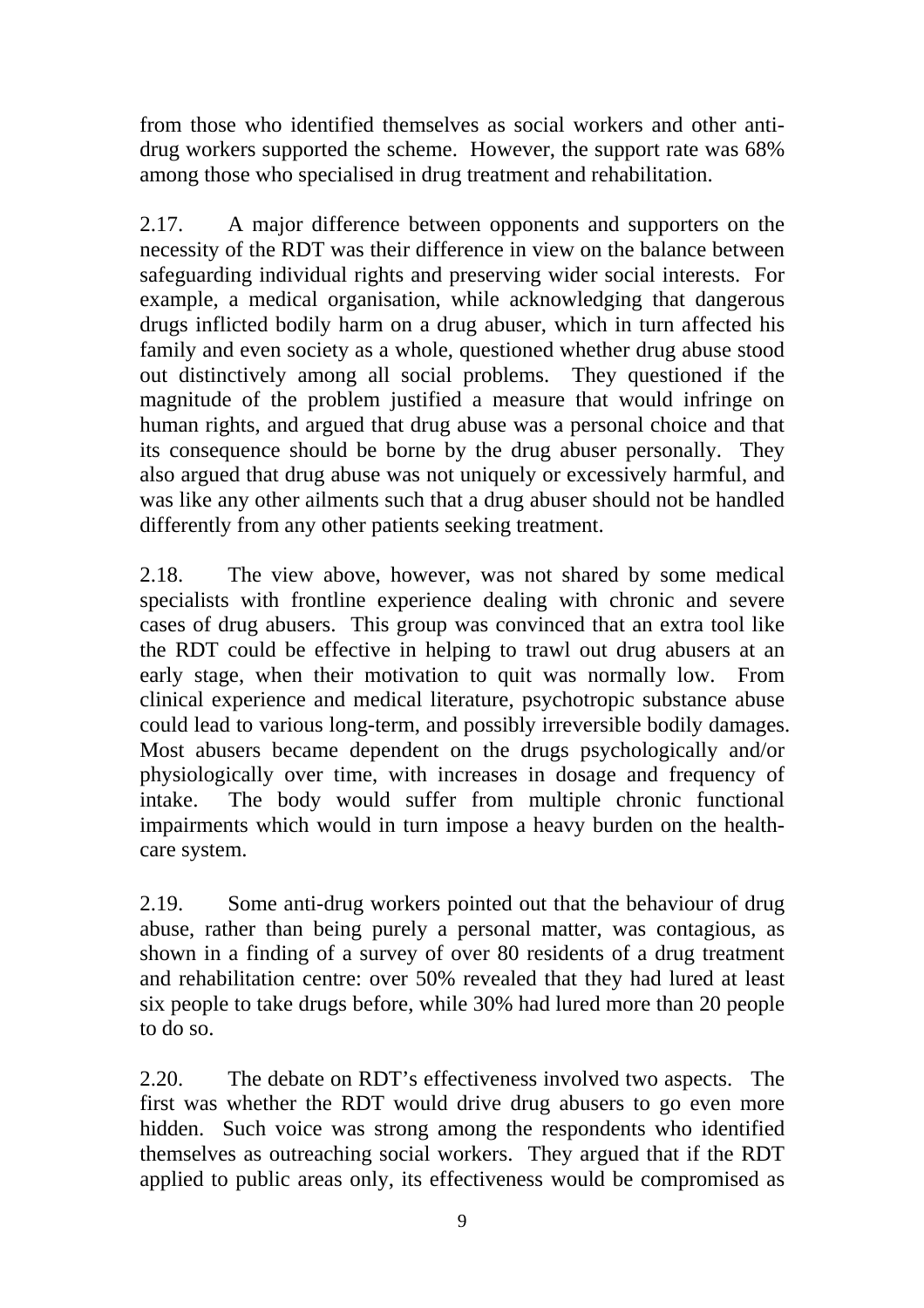most drug abusers would turn to take drugs at private premises such as at home. Although the RDT might eventually increase the chances of identifying drug abusers who frequented entertainment venues, quite a proportion would shift to more hidden places, rendering it even more difficult for social workers to reach out to them.

2.21. Supporters of the RDT counter-argued that hidden drug abuse was a constant phenomenon, a challenge which had to be tackled in any event. Some supporters also highlighted that the RDT could at least deter someone from openly taking drugs in public, effectively containing the spread to others. There was no other equally effective means as the RDT in identifying drug abusers in an early manner.

2.22. The second part of the debate on RDT's effectiveness was whether we should compel the drug abuser to receive counselling and treatment services in some cases without the drug abuser's genuine consent. Opponents argued if a drug abuser was not willing to receive counselling and treatment services, the chance of success would be low, but it might cost the trust between the drug abuser and his social workers.

2.23. Supporters of the RDT held a different view. They pointed out that one's consent and motivation to quit should not be taken as the key factor in deciding if he should receive counselling and treatment programmes. Many anti-drug workers noted that they had seen many live examples of individuals being reluctant and resentful upon arrest and sentencing to residential drug treatment centres under probation. Yet over time, with suitable guidance and counselling, many had turned to be grateful for having had the chance of turning over a new leaf. Moreover, probationers normally had a higher completion rate and better treatment outcome than those admitted to these programmes voluntarily. It was therefore argued that some elements of mandatory counselling and treatment might be an important ingredient of success of the RDT, if it was to be implemented. Some also raised that it would be too late and inhumane to delay the treatment process until a drug abuser had to face the possibility of criminal conviction or when irreversible health problems had already emerged.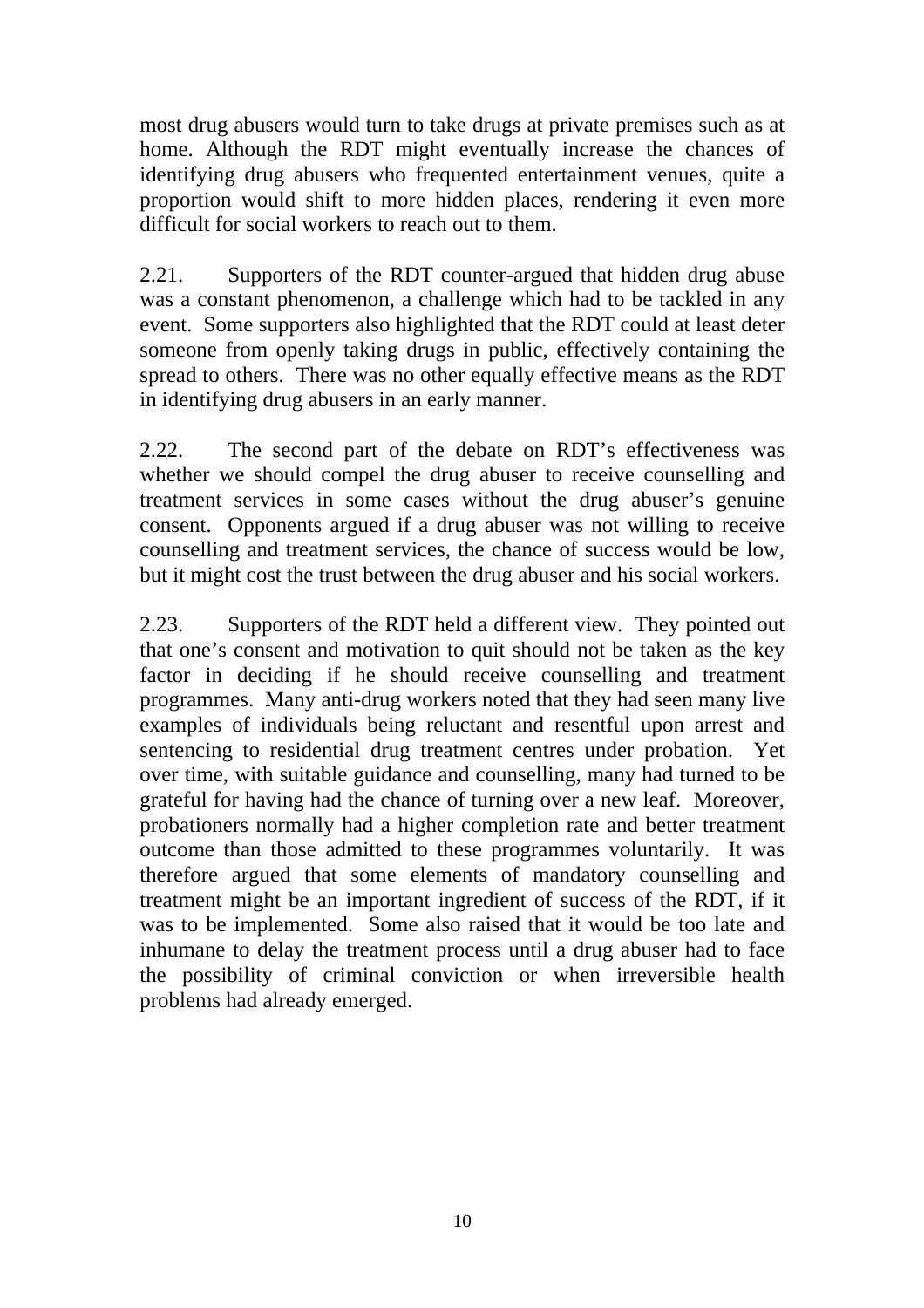## <span id="page-11-0"></span>**CHAPTER 3. RDT OPERATION**

3.1. This chapter addresses issues in five areas, namely: when to trigger the RDT; procedures and measures to safeguard individual rights; age applicability; consequences of positive test results; and the situation of drugs consumption outside Hong Kong.

## **I. When to Trigger RDT**

## **The Issue**

3.2. ACAN advocated that LEO's power to trigger drug testing had to be carefully defined. To this end, ACAN proposed that the RDT power could only be triggered by trained and authorised officers of at least a certain rank when there was a cause to suspect that a person had taken drugs<sup>4</sup>. More specifically, two conditions, as specified in Question 2 below, should be satisfied.

> *Question 2: Do you agree that the RDT power should be triggered only when (i) substances suspected of being drugs are found in the near vicinity of a person; AND (ii) the person in question shows signs of having just taken drugs? Do you consider it acceptable that some obvious cases would not be covered by the RDT for the purpose of maintaining a high threshold in triggering the RDT power?*

## **Views Received**

## *Opinion Poll*

3.3. As reported in paragraph 2.2, 91% of respondents interviewed by the HKU-POP indicated support for the RDT based on the two thresholds proposed in the consultation paper.

 4 Paragraphs 3.4 – 3.5 of the consultation paper.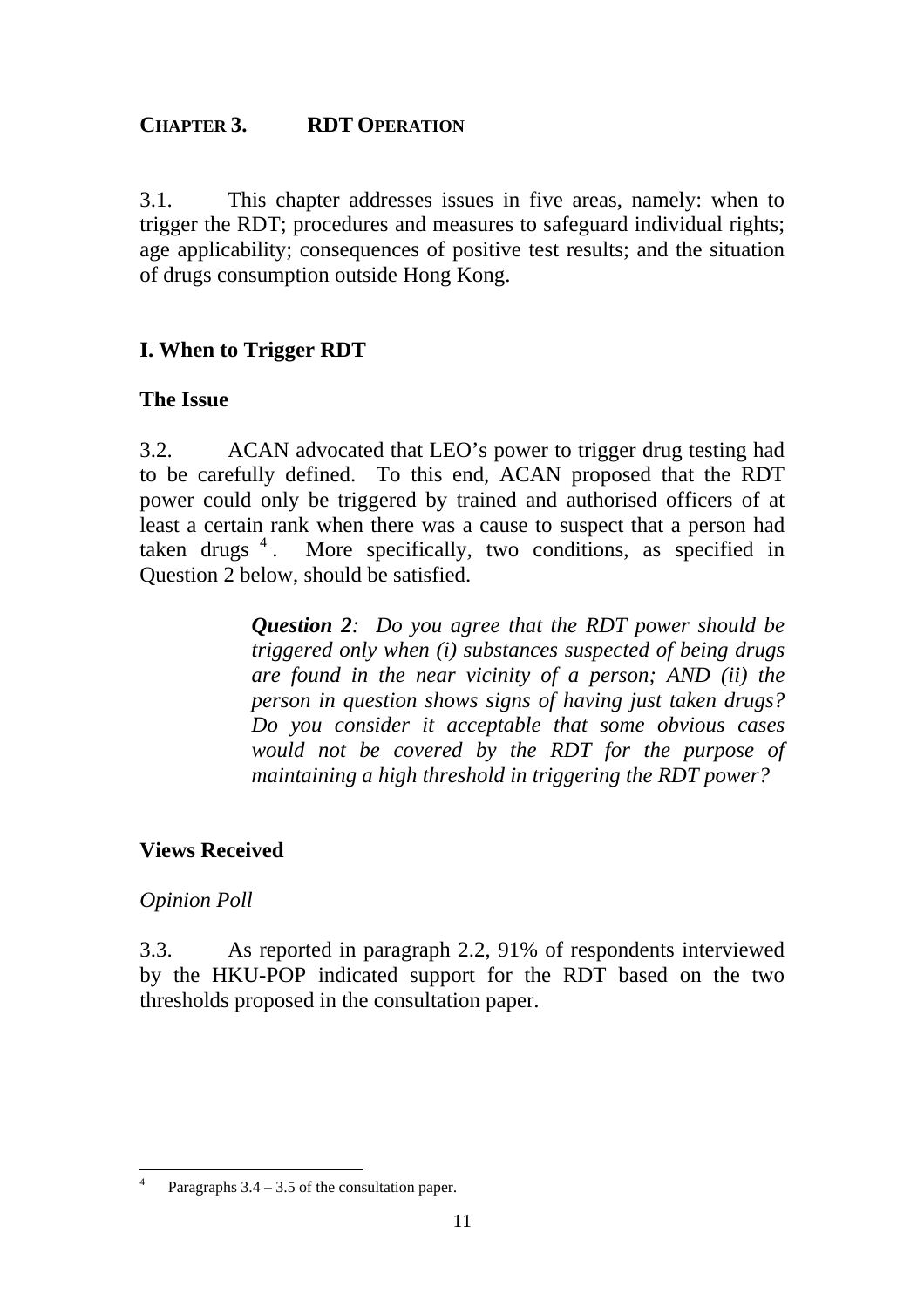## *Written Submissions*

3.4. Slightly over half of the submissions expressed views on this proposal. Among them, around 60% supported the approach described in Question 2. The proposed trigger was considered to be able to strike a right balance between the need to safeguard human rights and the effectiveness of the scheme.

3.5. For those who expressed reservation or objection to the proposal, they considered that there was lacked appropriate or enough protection to human rights. More specifically, some expressed concern that the proposed trigger point involved too much subjective judgement of the LEOs. They doubted the ability of LEOs, who were not trained as medical professionals, to differentiate the condition of drug abuse from alcohol consumption, medication, mental illness, etc. A medical organisation argued that whereas one's driving manner triggered the legislation against drug driving, the RDT would be triggered by one's clinical symptoms. Moreover, those who opposed the RDT reckoned that the terms used in the formulation, such as "near vicinity" and "just taken drugs", lacked a clear definition; such ambiguity would not be conducive to LEOs in carrying out their duties, and would be prone to conflicts between those suspected of having taken drugs and the LEOs. Some suggested that the LEOs should be assisted by more reliable and accurate tools to screen out drug abusers.

3.6. On the contrary, some respondents, in particular those who identified themselves as parents of drug abusers or ex-drug abusers and anti-drug workers, found the proposed thresholds too restrictive, thus unduly limiting LEOs' ability to identify drug abusers and frustrating parents with drug abusing children who wished to seek help. In a rather common scenario where a parent would call the Police for help as he could no longer stop his child from abusing drugs, the proposed mechanism could not be triggered if the child had discarded the substances suspected of being dangerous drugs before the Police arrived on site. However, if drugs could be found, the Police might be obliged to charge the person with drug possession or even trafficking offences, since very often private premises, rather than public places, would be involved. Under such circumstances, the person would lose the chance of nonprosecution under the RDT. To resolve this dilemma, individual respondents suggested that the RDT might be triggered without the need to satisfy the two conditions as set out in Question 2 above when parents suspected their children to be abusing drugs and reported to LEOs.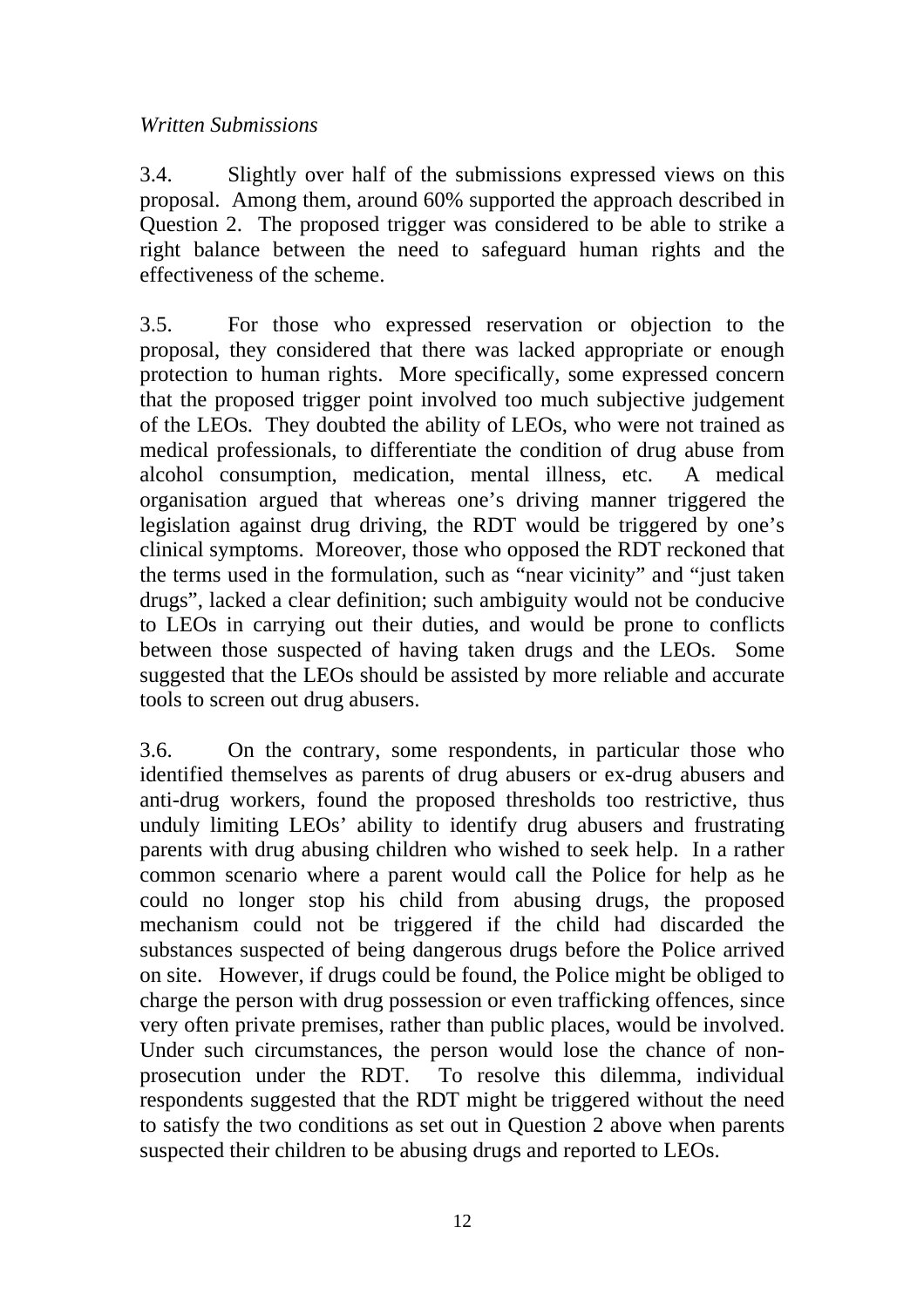3.7. In an effort to minimise the impact on the general public, some respondents made suggestions to reduce the scope of RDT application. The first suggestion was to apply the RDT to certain locations only, such as public entertainment venues frequented by the youths, and extend the application of the scheme to other places when the scheme was proven effective. Some further suggested that a warrant from the Court should be obtained first before the search and that social workers or medical professionals should accompany LEOs or even take up the role of drug testing. Other respondents, however, expressed concern about the suggestion of confining RDT application to certain locations because it might generate a "balloon effect", leading people to take drugs at places outside the scope of the RDT. Some suggested making reference to the UK's Arrest Referral Scheme (ARS), in which drug testing would only be triggered when a person was suspected of having committed other offences.

## **II. Procedures and Measures Safeguarding Individual Rights**

## **The Issue**

3.8. In the consultation paper, ACAN proposed a two-stage testing procedure. A person must first go through a non-intrusive screening test. Only when the person fails one or more of the screening tests would bodily samples be collected for conducting a laboratory test. ACAN also proposed a series of measures to safeguard individual rights, as set out in paragraphs 3.19 to 3.22 of the consultation paper.

3.9. Accordingly, the public were invited to comment on the following questions -

> *Question 3: Do you have any comments on the proposed two-stage drug testing procedure?*

> *Question 4: Do you have any suggestions on how to safeguard individual rights?*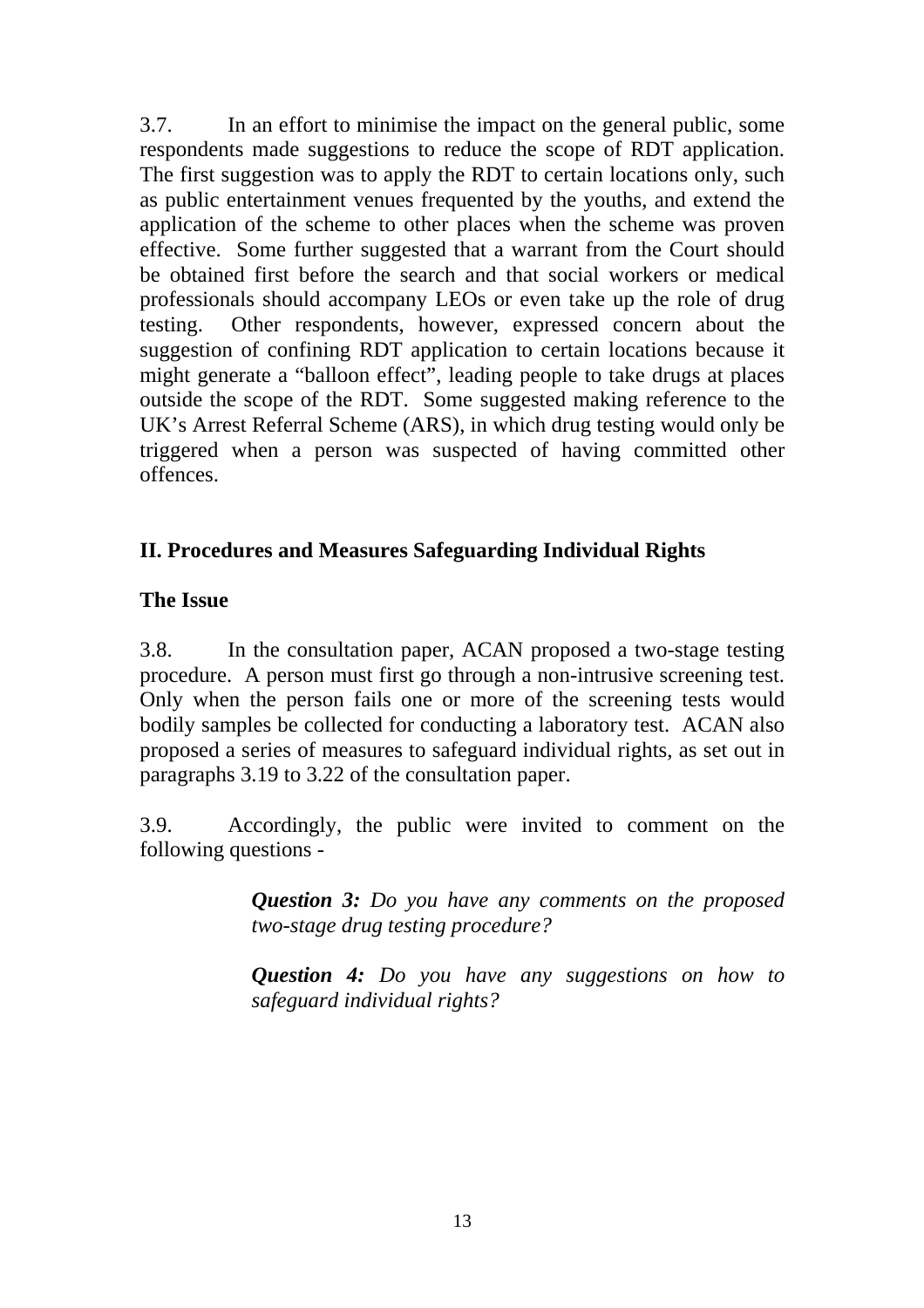## **Views Received**

## *Opinion Poll*

3.10. The HKU-POP's poll indicated that while over 90% of respondents supported the RDT, around 36% of respondents expressed concern that the scheme might give the LEOs excessive power, thus affecting human rights or civil liberties. On the other hand, 47% of respondents did not expect the RDT to cause human rights or civil liberties issues; 11% were neutral; the remaining 7% indicated that they did not know the answer or found it hard to say.

## *Written Submissions*

3.11. There were not many written submissions commenting on these two questions. One major concern was that the consultation paper had not provided enough details on the operational design of the RDT such that respondents felt that they could not comment on the questions. Those who responded raised doubt about the reliability and validity of the drug influence recognition test (DIRO) or impairment test, and expressed concern that medication and alcohol consumption might cause similar symptoms resulting in the failure in the DIRO or impairment test. Some preferred oral fluid tests. Some also indicated that failing any of the screening tests should not automatically trigger the requirement of taking bodily samples. Some suggested that prior consent should be obtained from the subject for taking bodily samples as currently provided for in the Police Force Ordinance (Cap. 232) or Dangerous Drugs Ordinance (Cap.134) when taking intimate samples. One legal professional body also noted that non-compliance with the RDT should not be made an offence.

3.12. The venues for conducting drug testing and the personnel involved were another area of discussion. Some emphasised that screening tests and/or drug testing should be taken in a protected environment. Some suggested setting up testing centres at hospitals, counselling centres for psychotropic substance abusers (CCPSAs), or at other dedicated venues outside police stations. In terms of who should administer the sample collection process, some suggested that LEOs' role should end at the point of having triggered the RDT. In their view, the sample collection process could be conducted by social workers or health-care professionals. Individual respondents even suggested that social workers should go along with LEOs in their operations for the purpose of identifying drug abusers. Other respondents, however,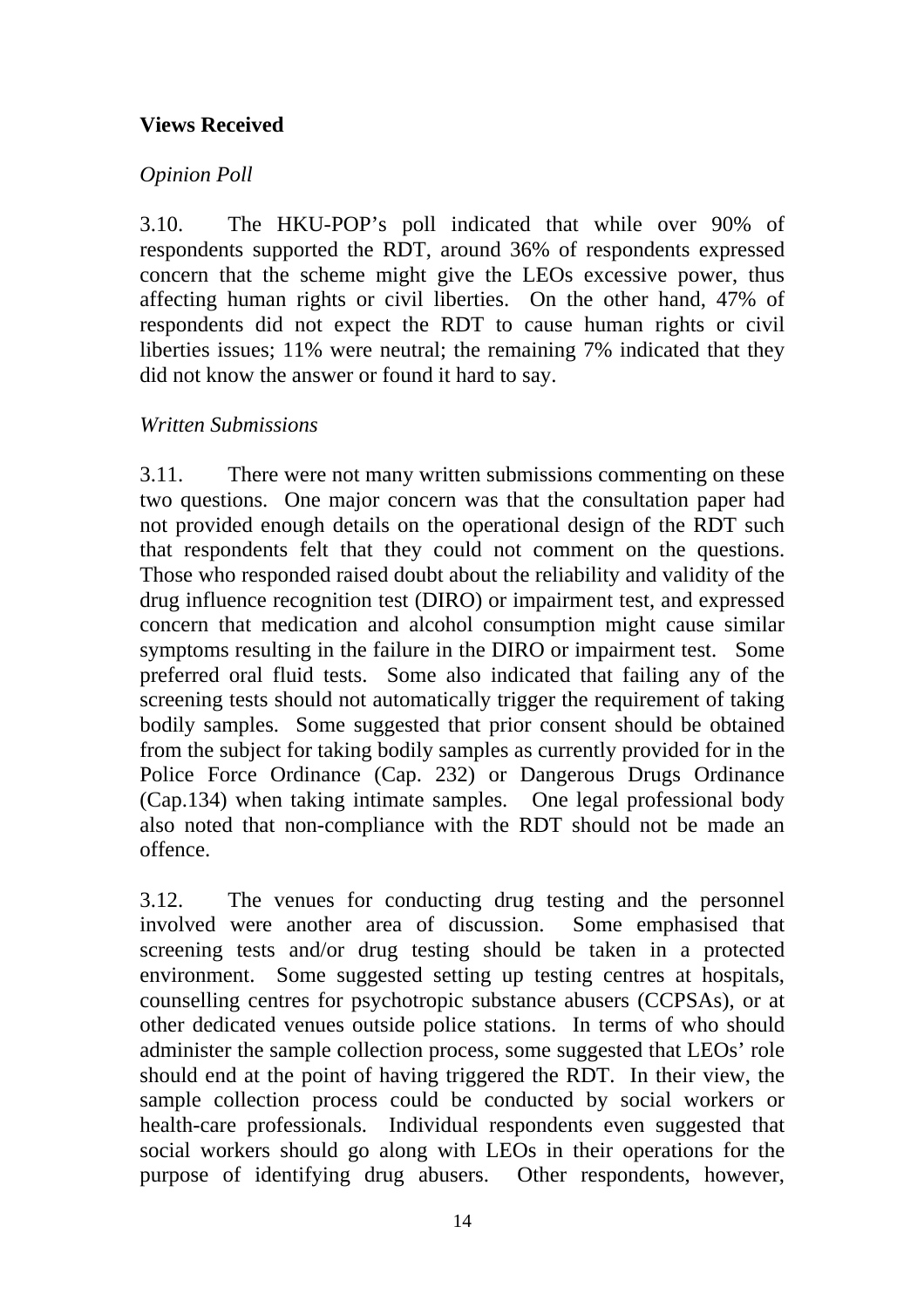considered that social workers should be more independent. In their view, social workers should not get involved in the drug testing scheme, at least for the cases involved in the same district where they served.

3.13. Fourthly, on giving extra protection to juveniles, those who commented on this issue generally welcomed the proposal that parents, guardians or other independent third parties should be present when an underage went through the process of providing bodily sample. Some reckoned that when parents and guardians or relatives could not be contacted, teachers and social workers would likely be the alternative. This, however, might cause concern on protecting suspects' privacy.

3.14. Fifthly, some suggested setting up a special committee to monitor the implementation or even an appeal board to provide additional check and balance. Some comments were also made on the possibility of wrongful arrests. For example, one legal professional body criticised that no consideration appeared to have been given for the recourse in the event of wrongful arrests or unlawful detention.

3.15. Some respondents made comments on the proposal of setting up a separate database. For example, the Office of Privacy Commissioner for Personal Data urged the Government to carry out a privacy impact assessment and adopt a privacy-by-design approach to build in personal data privacy protection throughout the development of the whole cycle of data collection, accuracy retention, use, security and erasure so as to mitigate or avoid the privacy risks. Some others made more specific comments, for example, that the data obtained should only be retained for a period of time and must not be transferred to other parties for checking their drug problems. All record should be destroyed after treatment had been administered and the person had quit drugs. On the other hand, some objected to setting up such a database because it would create and retain unsavory data of persons who were not convicted for access by the Police and possibly other LEOs.

# **III. Age Applicability**

## **The Issue**

3.16. On whether the RDT should target specific age groups, ACAN invited the public to comment on the following question -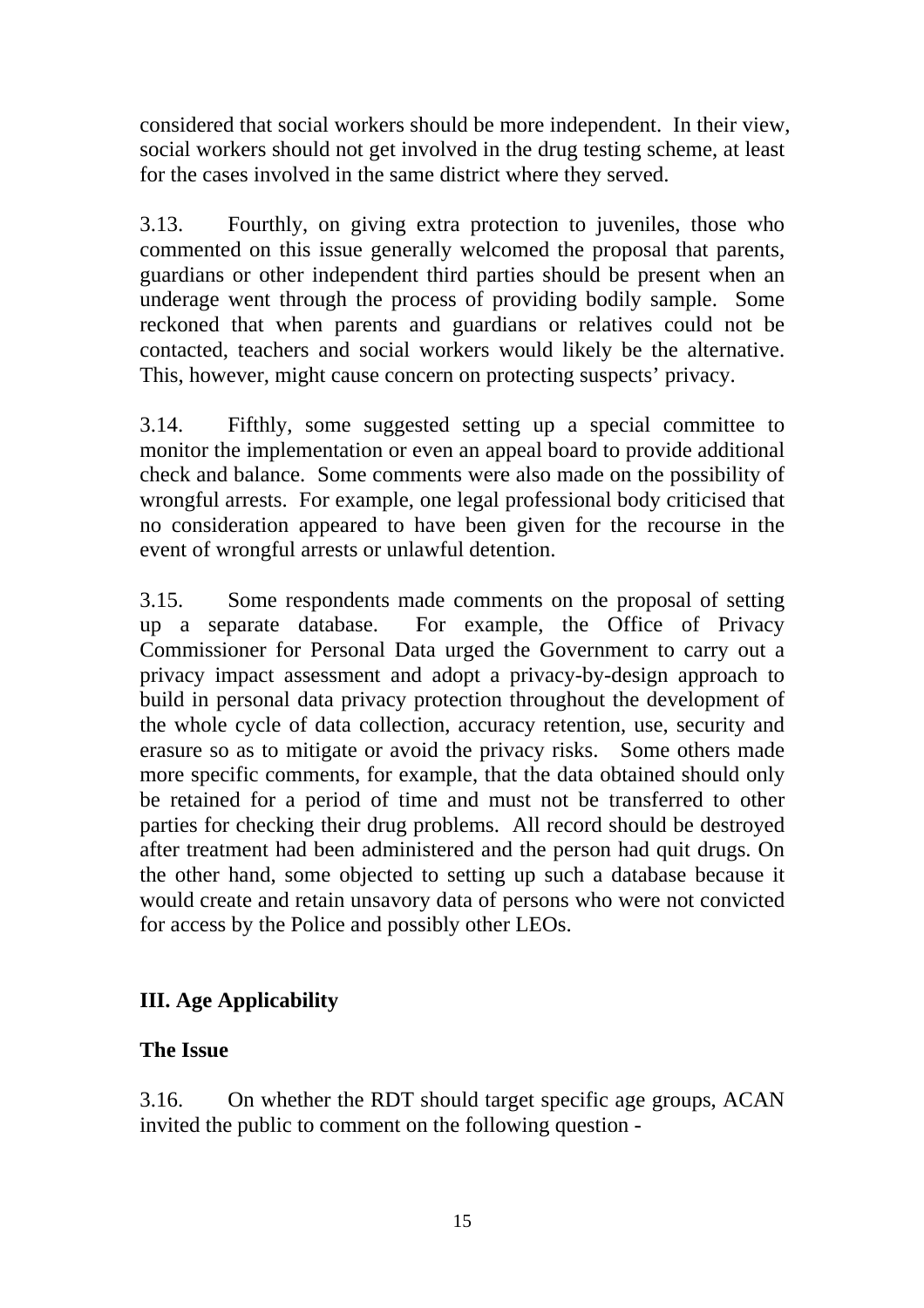*Question 5: Should drug testing be applicable to people of all ages?* 

## **Views Received**

## *Opinion Poll*

3.17. In HKU-POP's poll, 76% of the respondents supported that the RDT should be applicable to people of all ages; 19% were of the view that the RDT should only be applicable to youngsters; and 4% opined that either option would be acceptable.

## *Written Submissions*

3.18. About 40% of the written submissions commented on the matter. Among them, 77% supported that the RDT should be applicable to people of all ages, whereas 23% disagreed.

3.19. Most of the respondents indicated their preferences without elaboration. For those who opposed the RDT, it was considered that if the scheme was targeted to address the drug abuse problem of certain age groups, it would not be necessary to target drug testing at people of all ages. However, most suggested that the law should equally apply to people irrespective of age. If the RDT was only applicable to youngsters, it would create law enforcement difficulties. It would also convey a wrong message that it would be legal for people of other ages to take drugs.

## **IV. Consequences: A Chance of Counselling and Treatment or Prosecution**

## **The Issue**

3.20. The ultimate purpose of the RDT is to help drug abusers before it becomes too late. It was floated as an idea that drug abusers found under the RDT, where applicable, should be given a chance of nonprosecution and referred to appropriate counselling and treatment services as soon as possible. Accordingly, the public were invited to comment on the following questions –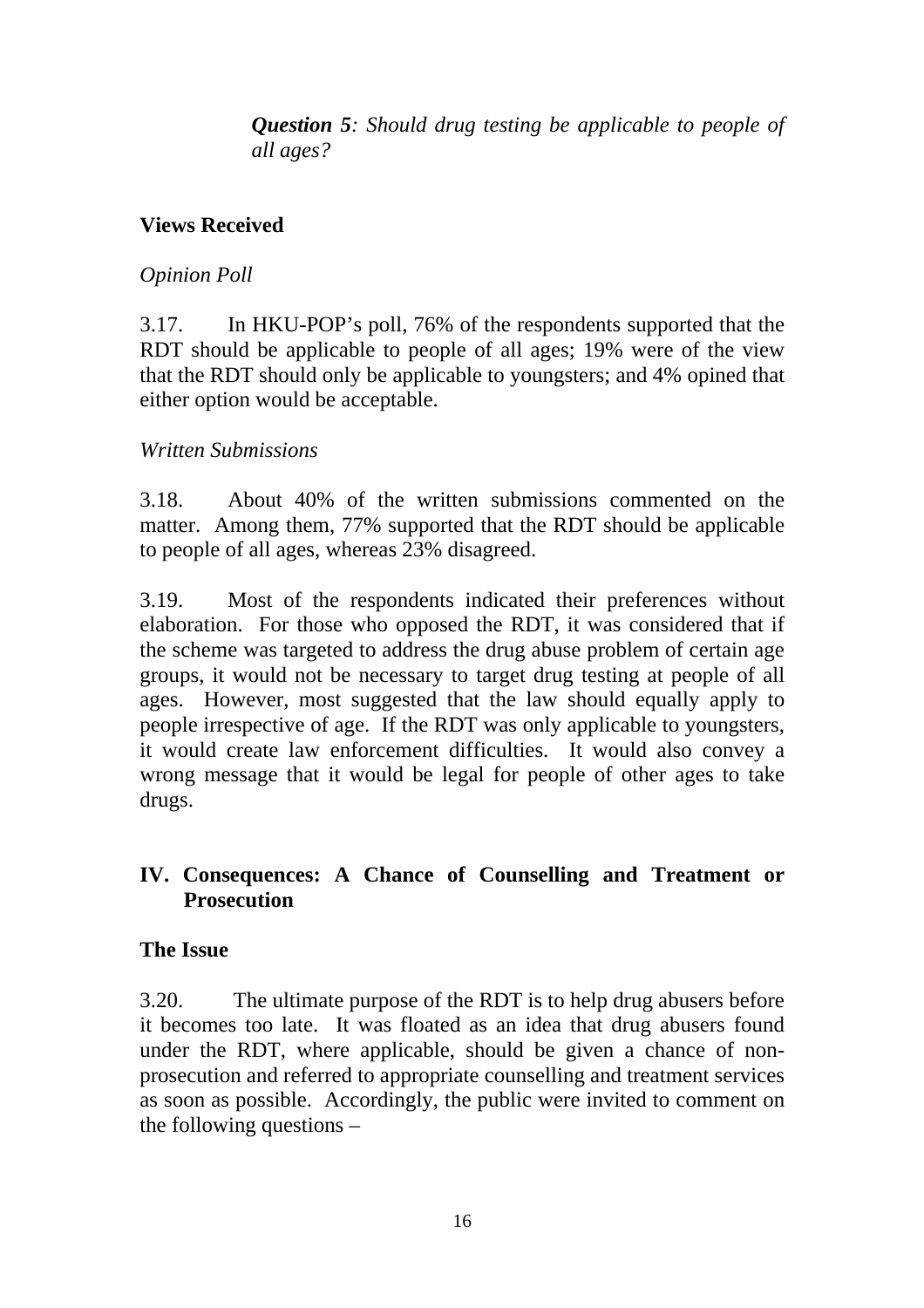*Question 6(a): Do you agree that drug abusers, irrespective of age, should be eligible for a chance to receive counselling and treatment programmes in place of prosecution?* 

*Question 6(b): How many chances of counselling and treatment should be given under the RDT? Should people below a certain age be eligible for more chances?* 

## **Views Received**

## *Opinion Poll*

3.21. In HKU-POP's poll, 69% of respondents supported that drug abusers, irrespective of age, should be given a chance. On the other hand, 26% were against this suggestion; 3% were neutral; and 2 % replied that they did not have an answer or found it hard to say.

3.22. Those who supported that at least one chance should be given to drug abusers were invited to comment on the number of chances to be given. About 76% of respondents considered that one chance would suffice; 17% suggested giving two chances and 7% suggested three chances or more.

## *Written Submissions*

3.23. About 40% of the written submissions commented on Question 6(a). Among them, 88% supported that drug abusers, irrespective of age, should have at least one chance. In contrast, 12% disagreed with the proposition in the question.

3.24. About 35% of submissions commented on Question 6(b). Among them, 5% considered that no chance should be given, 39% supported only one chance; 41% supported two chances and 9% suggested three. The remaining 6% had other comments.

3.25. Separately, 77% of the respondents who commented on Question 6(b) suggested giving more chances to youngsters but 23% disagreed.

3.26. A number of respondents elaborated on their stances. For those who supported giving one chance only, they noted that the proposal would be more lenient than the existing system. Some suggested not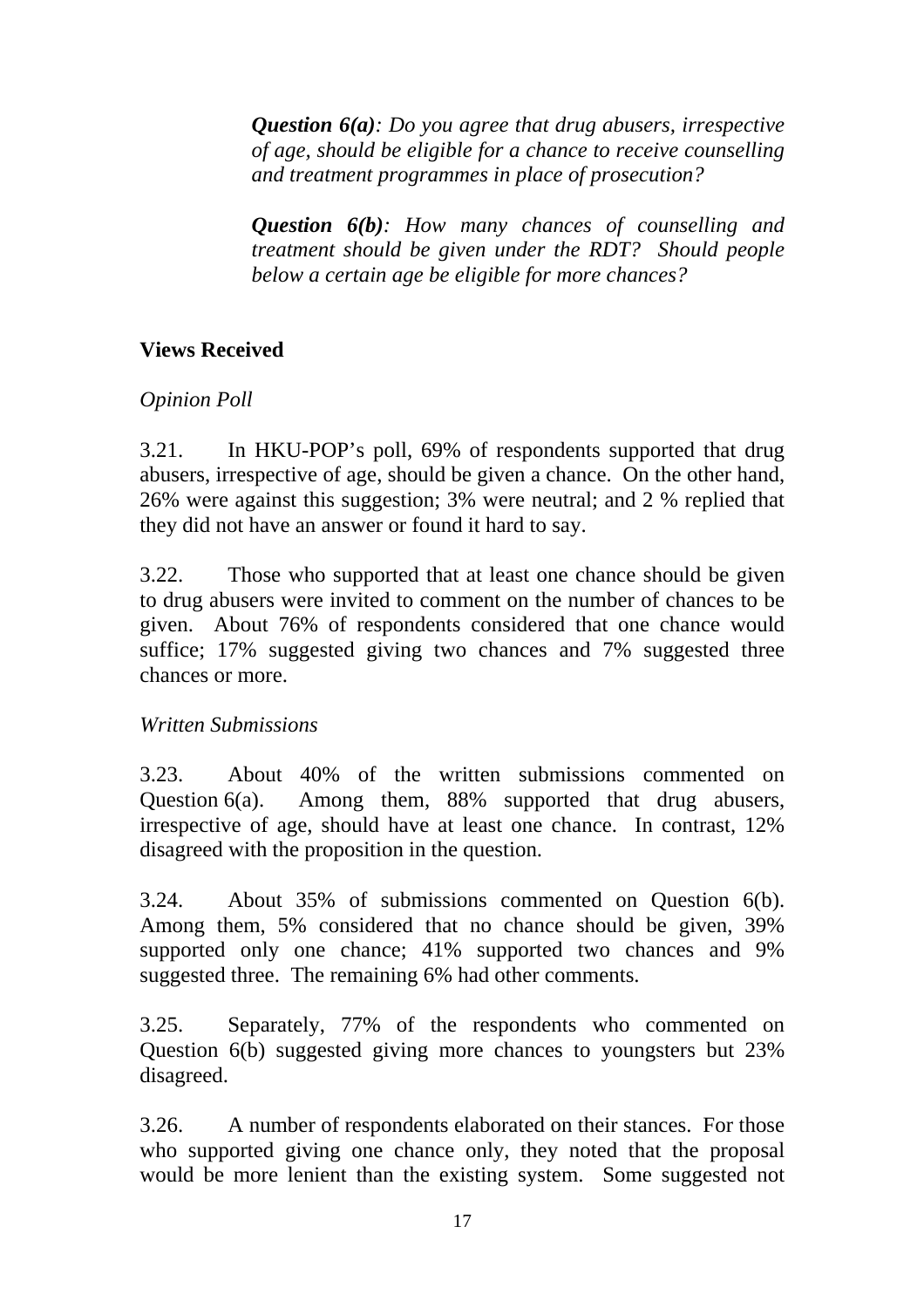giving any chance for fear that the drug abuse problem would deteriorate. The chances given might encourage people to take drugs or even engage in drug trafficking until they were caught. Also, they considered this to be officially declaring that consuming drugs did not bear any criminal consequence for the first time, thus sending a wrong message and prompting some people to try drugs at least once. It was also necessary to consider the parity with other offences of similar gravity, such as people admitting taking drugs and people found possessing drugs (but not to the amount of trafficking). At the other end of the spectrum, there were voices that more chances should be given. Some even went on to suggest that drug consumption offence should be decriminalised, lest the scheme should only facilitate prosecution of repeated offenders.

3.27. The follow-up mechanism offering counselling and treatment was also discussed by some respondents. Some respondents suggested that treatment would not be effective if it was against the wish of a person. Some others, however, considered that mandatory treatment for a certain period of time would be essential if the RDT was to be implemented. The chance(s) given should not be treated merely as an exemption from criminal prosecution but an undertaking to go through counselling and treatment in exchange for an opportunity. The need to go through mandatory treatment under the RDT would not only be a deterrent to people from taking drugs but a necessary tool to make the counselling and treatment programmes effective. Some with frontline experience of handling drug abusing clients suggested that voluntary treatment would be prone to failure especially for those who did not have any motivation to quit drugs. Some respondents also made other suggestions, such as introducing drug courts to Hong Kong or reforming the PSDS by obliging a cautioned juvenile to accept treatment.

## **V. The Situation of Drug Consumption outside Hong Kong**

#### **The Issue**

3.28. ACAN noted that certain enforcement difficulties would emerge if the RDT was implemented in Hong Kong. Some individuals, especially those who frequently venture outside Hong Kong to take drugs, might argue that the drugs had been consumed outside Hong Kong. More people might therefore go across the boundary to seek indulgence, exacerbating the cross-boundary drug abuse problem. Accordingly, the public were invited to comment on the following question –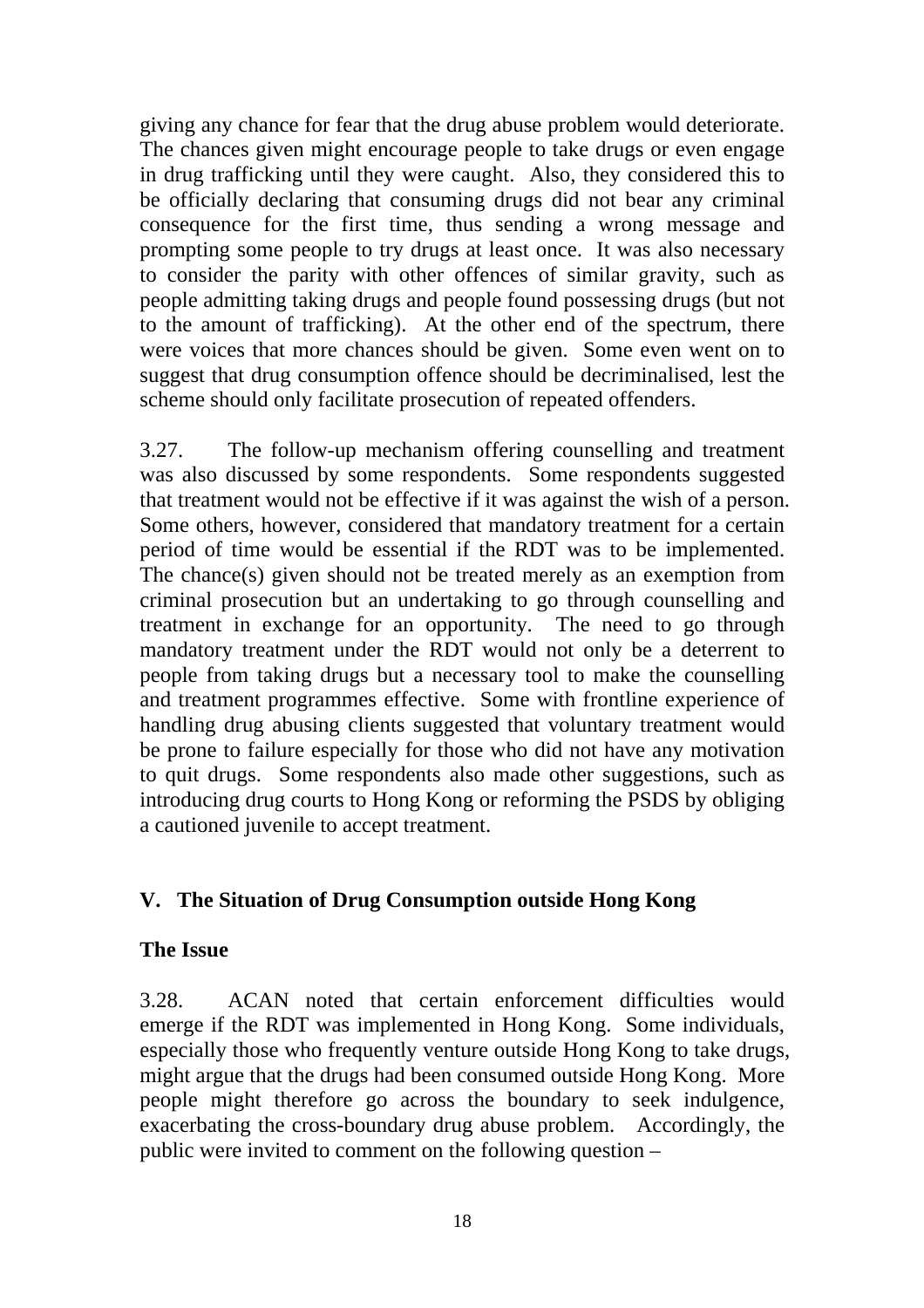*Question 7: Do you think the RDT should apply to drug consumption that happened outside Hong Kong?* 

3.29. ACAN presented two options<sup>5</sup> to address drug consumption outside Hong Kong -

- (a) Option 1: extra-territorial effect for the consumption offence; and
- (b) Option 2: adding a new offence of presence of dangerous drugs in bodily samples.

## **Views Received**

## *Opinion Poll*

3.30. In the HKU-POP's poll, 64% of the respondents supported that the RDT should apply to drug consumption outside Hong Kong; 25% disagreed; 4% were neutral to the notion and 8% replied that they did not know the answer or they found it hard to say.

## *Written Submissions*

3.31. About 38% of the total submissions expressed views on this question. Among them, 55% supported that the RDT should apply to drug behaviour outside Hong Kong, whereas 44% were against it; the remaining 1% had other views.

3.32. Close to 18% of the total submissions indicated a preference out of the two options presented in the consultation paper. Option 1 and Option 2 received nearly the same level of support at around 40%. The remaining 20% had no preference.

3.33. Only a handful of respondents provided elaborate comments on this rather technical issue. They doubted whether there were adequate justifications to implement either Option 1 or 2. For example, a legal professional association commented that Option 1 would raise concerns such as double jeopardy and evidentiary problems. Extra-territorial jurisdiction was exception to the general rule. It was also against Option 2 because the successful prosecution of which depended on positive test

 <sup>5</sup> Paragraphs  $3.40 - 3.42$  of the consultation paper.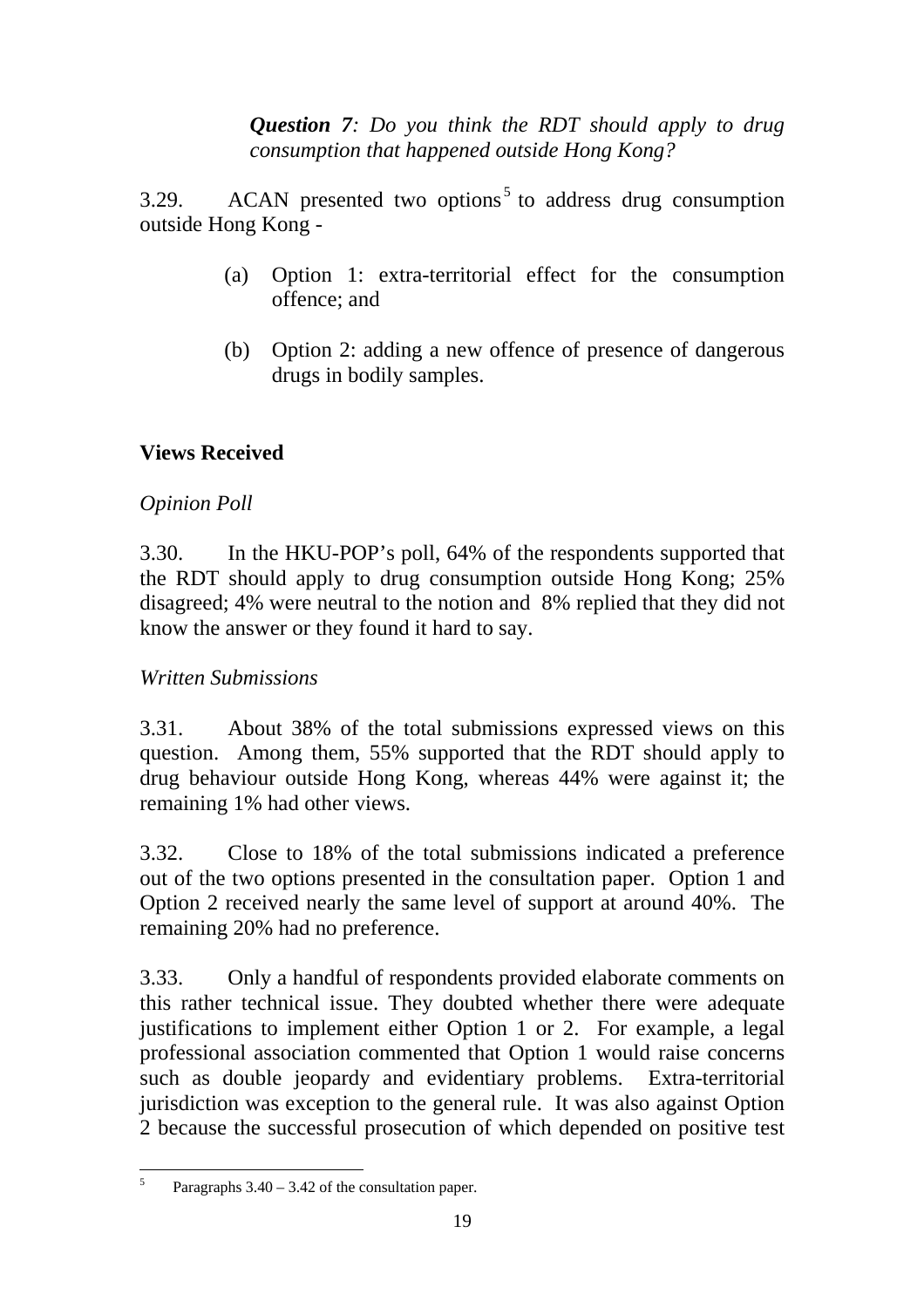results obtained through the proposed RDT. Separately, a legal scholar raised that there was no data to suggest that cross-boundary drug consumption has become such a problem as to warrant the extraterritorial extension of the current offence.

# **VI. Other Suggestions**

# **The Issue**

3.34. ACAN recognised that the RDT should not be taken as a panacea for the problem of hidden drug abuse, and invited other suggestions that could effectively tackle the problem –

*Question 8: Do you have any suggestions for us?* 

# **Views Received**

3.35. Of all the submissions, 36% commented on this question. As almost 80% of these submissions were made through standard templates and their responses were quite different from submissions from individuals, separate analyses are worthwhile.

3.36. Among the submissions from individuals, the most common suggestion was to enhance measures under the existing anti-drug strategy, in particular the treatment and rehabilitation services. Specific suggestions included improving the training for anti-drug workers or other professionals who would come into contact with drug abusers in their regular activities, further developing short-term residential programmes as a "time-out" for drug abusers from their existing environment, improving vocational prospects for drug rehabilitants and strengthening family support for drug abusers.

3.37. Another common suggestion was to rely on the Care or Protection Order under the Protection of Children and Juveniles Ordinance (Cap. 213) as the last resort, so that when parents failed to motivate an underage to accept treatment, the Court might make an order to require him to accept drug testing and treatment.

3.38. Some other respondents suggested measures to divert drug abusers from prosecution. For example, a legal professional body proposed a scheme to divert from prosecution drug abusers who had no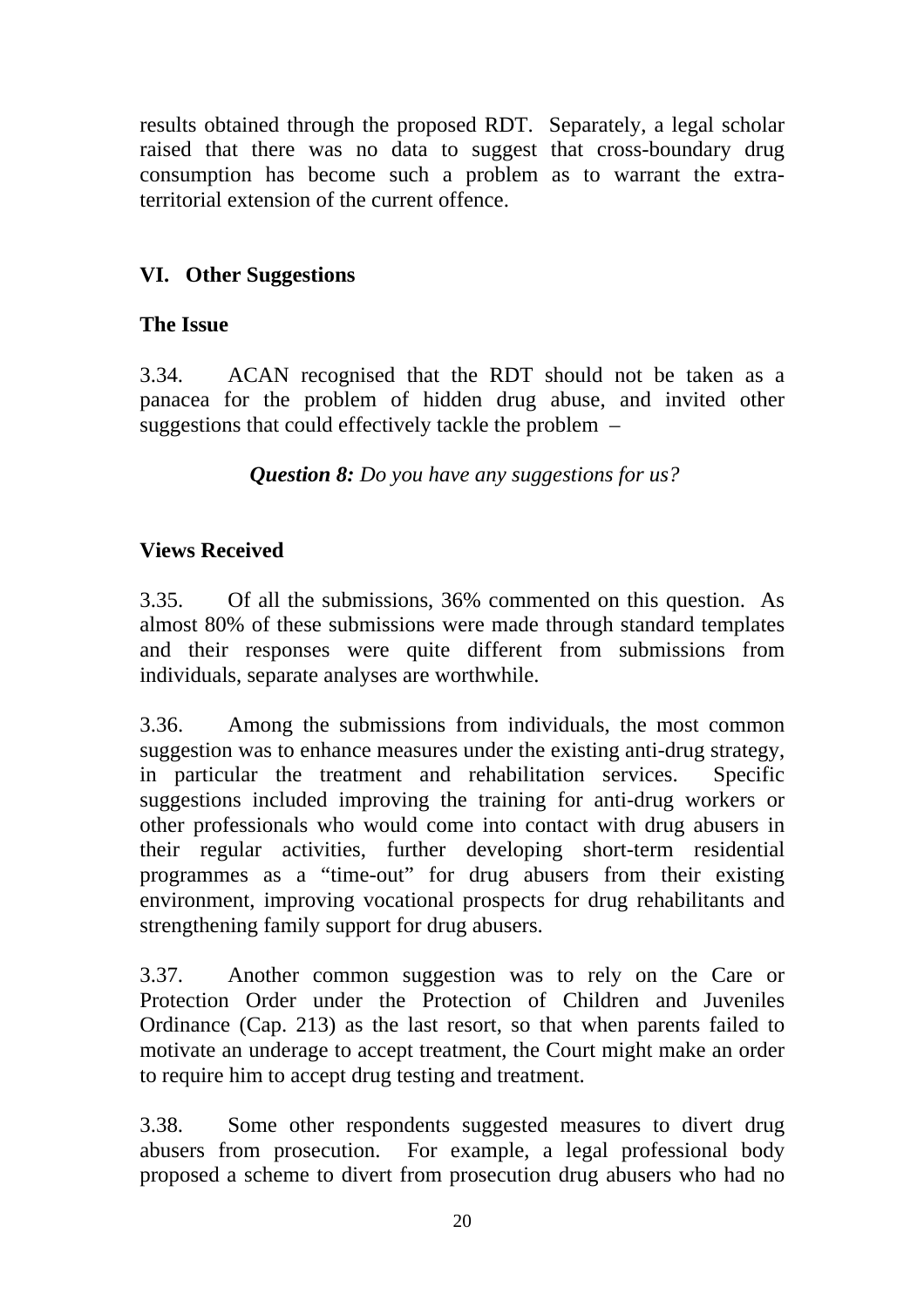previous convictions for drug offences and who were found to be in possession of a small quantity of dangerous drugs (and would otherwise be prosecuted for possession of dangerous drugs). In the event that the same drug abuser was arrested for the second time for drug offences, the existence of the caution in respect of the original transgression would be revealed to the court in considering the sentencing. There was also a clear voice advocating that while an opportunity should be given to those identified to have taken drugs to be diverted from prosecution, it would be essential to ensure an element of compulsion in the follow-up counselling and treatment programmes if the RDT was to be effective.

3.39. Some suggested that a new referral mechanism should be established such that the Police could refer a person suspected of committing drug-related offences to social workers to start counselling upon arrest. More specifically, some suggested that the Government should consider adopting ARS of the UK, which confined drug testing to those who were arrested or charged of other "trigger offences".

3.40. Individual respondents also made other suggestions, such as setting up a new social work team to reach out to hidden drug abusers who were mostly hidden at home, or adding a new condition into the licence of entertainment venues such that social workers would be permitted to go there to conduct preventive education. A small number of respondents mentioned considering or adopting a harm reduction approach or going further to decriminalise drug consumption.

3.41. As to the standard template submissions, alternative suggestions were given in five different templates. A large number of these suggested the Government to consider the feasibility of taking a harm reduction approach. Other suggestions included setting up drug courts, enhancing the measures under the existing anti-drug strategy or more specifically, improving the drug treatment and rehabilitation services.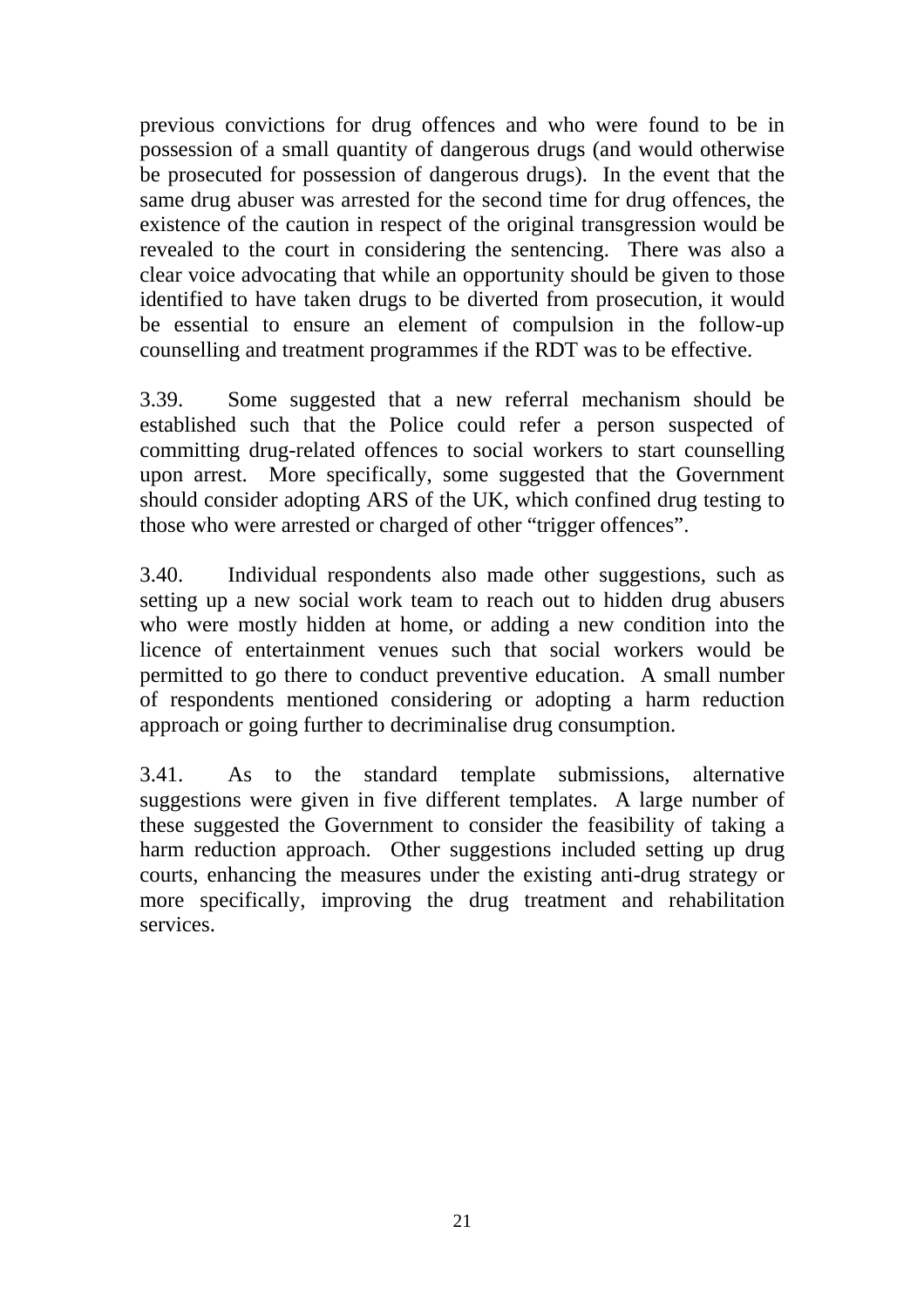## <span id="page-22-0"></span>**CHAPTER 4. ACAN'S OBSERVATIONS**

## **The Swedish Experience**

4.1. The Swedish experience was widely quoted and extensively discussed during the consultation period. ACAN made a visit to Stockholm in April 2014 to look into the compulsory drug testing scheme currently in practice in Sweden.

4.2. In spite of a common perception that the more advanced economies in the West in general adopt more permissive drug policies as part of their commitment to compassion and tolerance of diversity, Sweden, a country noted for its liberal views, stands out as an exception to this stereotype and adopts a more restrictive drug policy. Sweden de facto legalised drug consumption in the 1960s. Doctors were allowed to prescribe drugs to patients for non-medical use. Yet this had given rise to a thriving black market of drugs and cases of death as a result of over dosage emerged. This had subsequently prompted Sweden to consciously move back to a more restrictive anti-drug policy with the aim of a drugfree society and zero tolerance, with the introduction in 1993 of a compulsory drug testing scheme implemented by the Swedish Police.

4.3. ACAN notes that, in certain aspects, the Swedish drug testing scheme<sup>6</sup> provides more power to their Police than what ACAN proposed under the RDT: the Swedish Police does not require physical signs and presence of drugs as the prerequisites to trigger drug testing. The offence of drug consumption in Sweden is, however, less serious than that in Hong Kong: imprisonment is technically possible, but the maximum penalty in practice is a fine<sup>7</sup>, and the criminal record can be completely erased after three or five years.

 6 Information on Swedish laws and drug testing scheme were provided by the Stockholm Police.

 $\overline{7}$ 7 Consumption of narcotic drugs in Sweden is classified as a minor offence that is subject to fines or a maximum of six month's imprisonment. In practice, fines are the only penalty imposed. No offender has ever received a prison sentence. Imprisonment is merely a legal formality for enabling drug testing because under *Rattegangsbalken* (the Swedish Trial Law), body examination on a person is only permitted when he is reasonably suspected of a crime which might lead to imprisonment.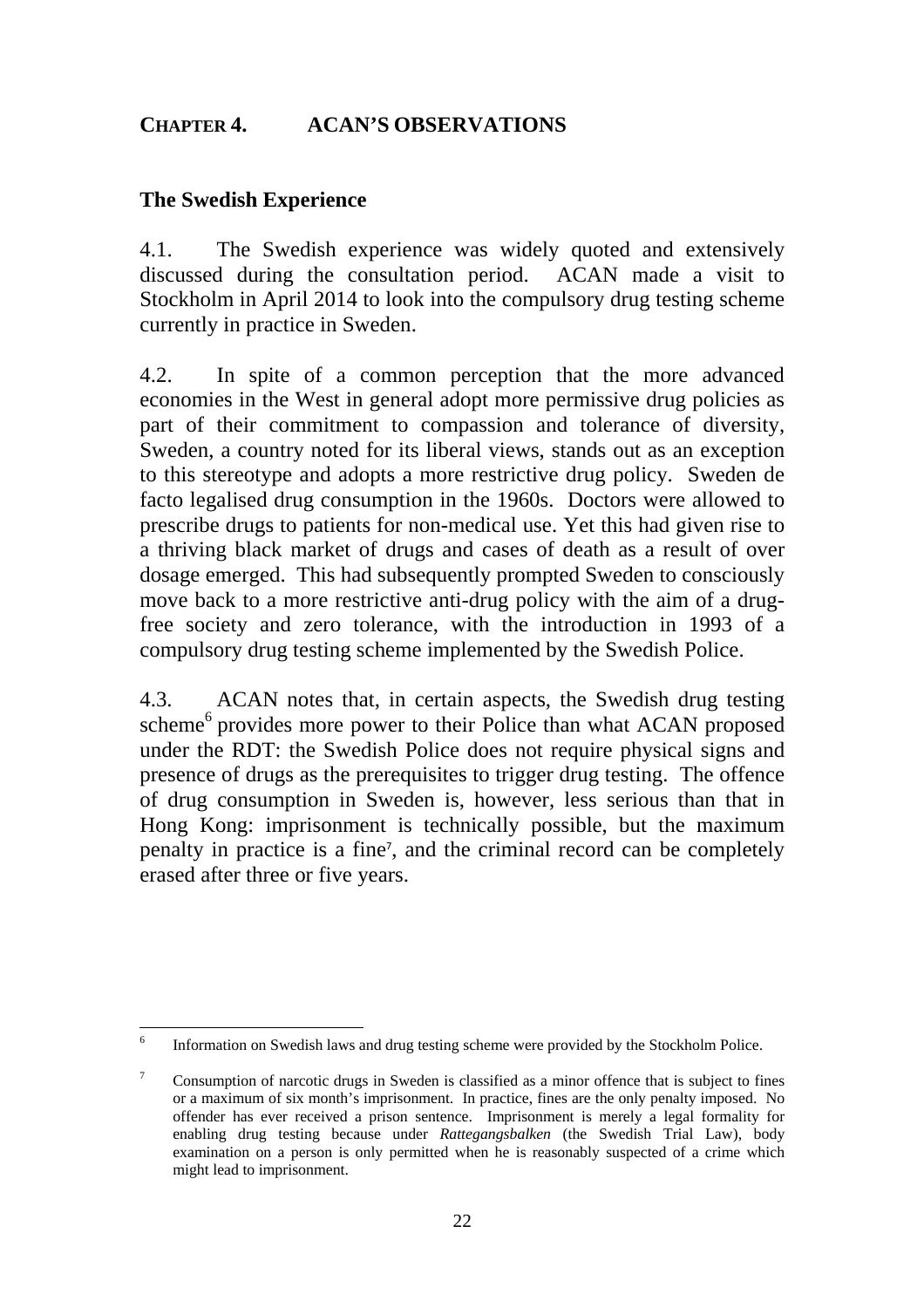4.4. The Swedish drug testing scheme is found to be effective in identifying drug abusers and referring them to receive treatment at an earlier stage. Taking the Juvenile Protection Unit (JPU)<sup>8</sup> of the Stockholm Police as an example, it handled 1 251 cases in 2013. Of these, 78% were tested positive, and 60% of the positive cases were previously unknown to the police.

4.5. During the consultation, some people alleged that Sweden had increased resources, which could have been spent in helping people with drug problems, for the police for implementing the drug testing scheme, and that the number of suicidal cases related to drug abuse problems had increased as a result of the launching of the drug testing scheme. It was confirmed with the Swedish authorities during the ACAN visit that both suggestions were ungrounded.

4.6. Moreover, a collaborative project between social workers and the police enables them to work together to offer instant help to minor drug offenders aged below 20. After being apprehended by the police for minor drug offences, the young people may decide if they would accept seeing social workers on the spot. More than half of the young people asked accepted a first interview. Another 55% of them went further to receive treatment for their drug problems. The last evaluation in 2007 shows that over half of the young people who accepted social workers' assistance were new cases. Another evaluation is being conducted in 2014.

4.7. It is without doubt that Sweden's experience cannot be directly transplanted to Hong Kong because of its unique historical background, culture, and legal and government system. That said, the Swedish drug testing scheme shows that the concept has been tested and proven effective in identifying drug abusers who would otherwise be out of the reach of the help network. It has presented a very successful model of collaboration between police officers and social workers in the identification and subsequent counselling and treatment of drug abusers.

 8 The Stockholm Police established JPU in 1996 in response to an emerging trend of rave parties. The mission of JPU is to identify drug abusers who were previously unknown to the police. JPU has a total of 25 police officers responsible for tackling primarily drug abusers up to the age of 25. Those above 25 years old are being handled by other units in the police.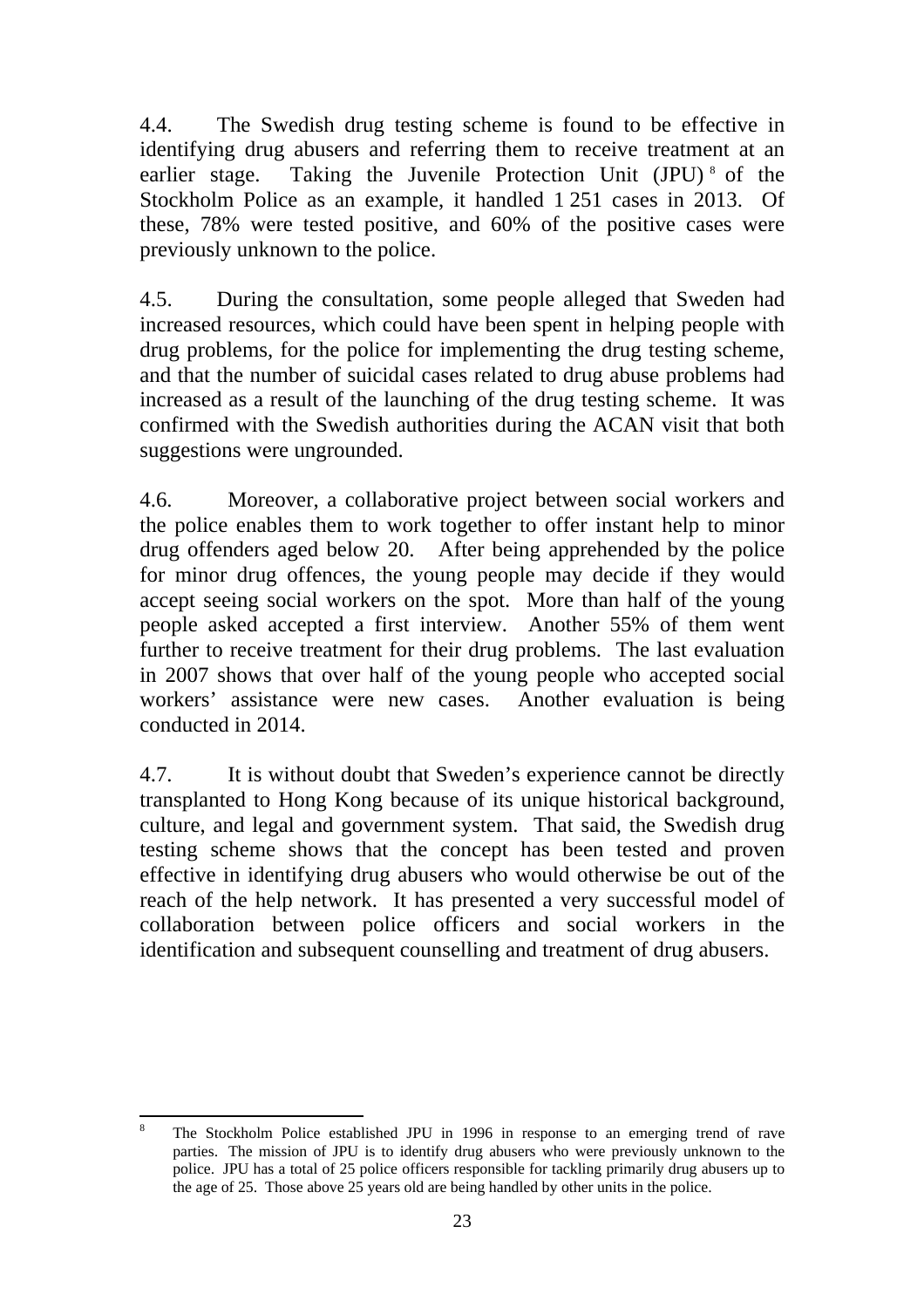## **Response to Specific Issues**

## *Human Rights and Civil Liberties Concerns*

4.8. ACAN observed that among the opposing voices, some rejected the RDT out of their conviction that individual choices and freedom should in no circumstances be compromised. Some compared drug abuse to addiction in alcohol or gambling, and suggested that there was no reason to legislate or control. Some considered drug abuse a personal choice. Some also indicated that drug testing violated fundamental human rights because citizens have to prove themselves not guilty.

4.9. We wish to point out that even the legal profession and human rights concern groups, while mostly opposing the RDT, had generally acknowledged that certain human rights might be restricted in exceptional circumstances. We must also bear in mind that in contrast to drinking and gambling, consumption of drugs is in fact a criminal offence. Moreover, the Court of Final Appeal $\overline{9}$  had in a case cited the European Court of Human Rights, noting that the privilege against selfincrimination does not apply to the use of compulsory powers to obtain breath, blood, urine and other samples. Existing traffic legislation also allows the Police to require a motorist to undergo drug testing with reasonable suspicion.

4.10. At the same time, those who are directly involved in treating serious and chronic cases reflected that drug abusers normally had very low motivation to quit drugs, and would only seek help when they were too sick to lead a normal life. It was noted that such people would need a push from an external force to take up treatment and counselling programmes. Some medical practitioners with direct and frequent experience of handling drug abusers pointed out that drug-induced brain damage could hamper the cognitive function of drug abusers, hence their ability to make decisions, such as self-protection, that might be natural to an average person. Some also pointed out that the earlier the treatment could be given to the drug abuser, the better could be the result<sup>10</sup>. Sadly,

 <sup>9</sup> HKSAR v Lee Ming Tee & Anor (2001) 1 HKLRD 599 p. 638, lines F-J

<sup>&</sup>lt;sup>10</sup> The Youth Urological Treatment Centre of the Department of Surgery, Chinese University of Hong Kong had assessed and treated more than 300 young ketamine abusers with urinary problems between 2011 and 2013. From the clinical information of 271 patients, with average follow-up of over 10 months, it was found that the longer the duration of drug abuse, the poorer the chance of complete recovery. An earlier intervention and treatment would definitely help to decrease the long-term permanent damage to the body in relation to drug abuse.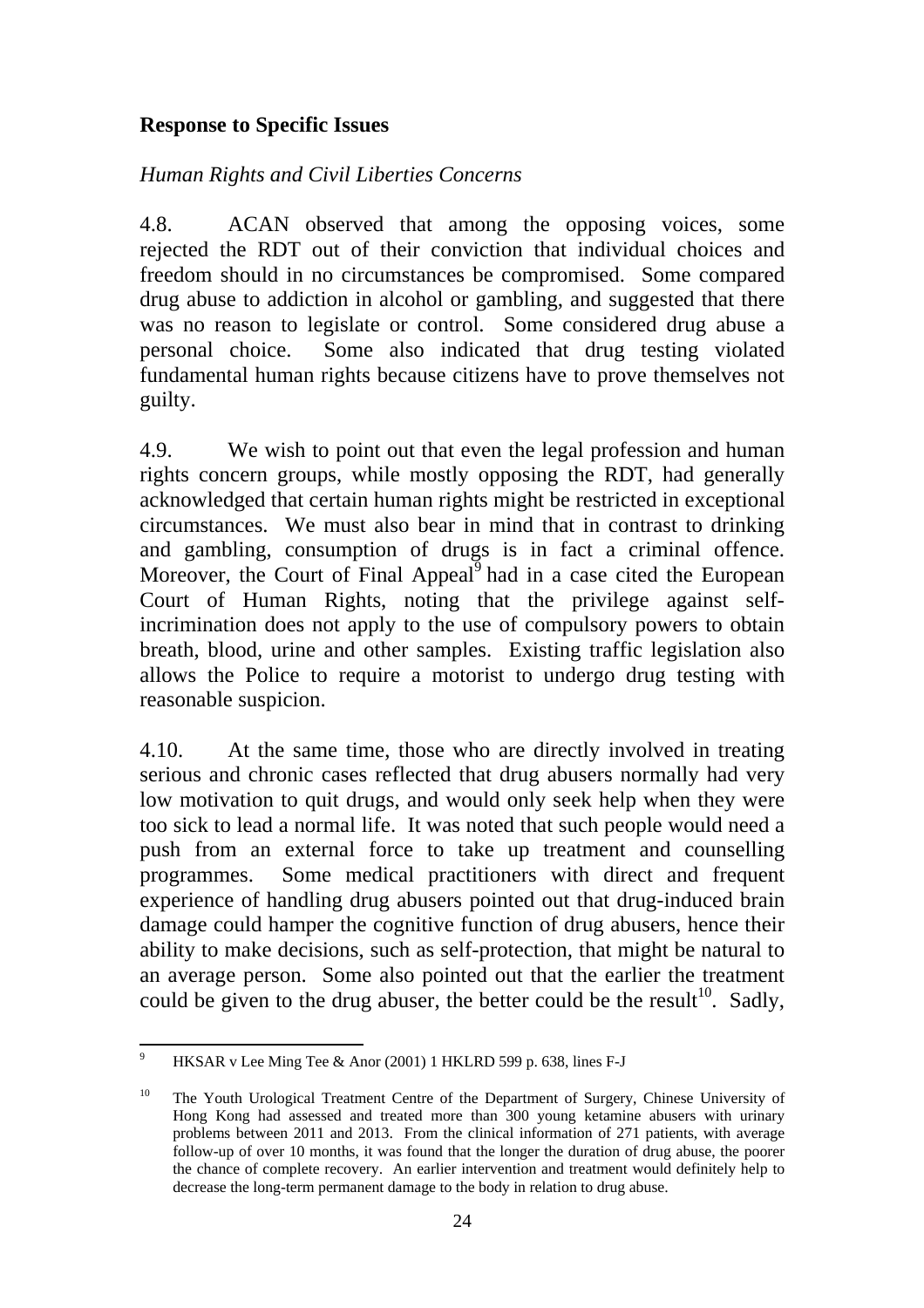many drug abusers they encountered had missed the golden time for treatment, hence recovery, and the damage to their body (e.g. urinary bladder and brain) had become irreversible.

## *Proportionality of RDT in Addressing Hidden Drug Abuse Problem*

4.11. Some respondents argued that in view of the declining number of reported drug abusers, the proportionality test could not be met because the measures proposed in the RDT were more than necessary for addressing the problem of drug abuse. They argued that ACAN and the Government should focus on measures with proven effectiveness. At the same time, less draconian measures should be exhausted before considering the RDT. Some also pointed out that the RDT could not be compared to the legislation against drug driving as drug abusers in a general situation would not necessarily pose immediate threats to themselves or others.

4.12. We should be conscious that psychotropic substance abuse has been known to be associated with various health damages, including impairment to brain function and various drug-induced psychiatric problems, which may have prompted more violent or suicidal acts. Recent medical findings have also shown ketamine abuse to be associated with chronic problems not just to the urological function of the drug abuser but also early signs of liver function impairment<sup> $11$ </sup>.

4.13. The problem of hidden drug abuse has continued to deteriorate in spite of early signs of improvement in the drug scene as reflected by the downward trend of the reported drug abusers and new drug abusers. The median drug age of newly reported drug abusers had further increased from 4.0 years in 2012 to 4.6 years in 2013.

4.14. As to whether there are less draconian measures, we have looked into the following few suggestions.

# *(i) Not having LEOs administering drug testing process*

As the whole premise upon which the RDT was proposed is the enforcement of law, it is questionable whether it would be appropriate to task parties other than LEOs to conduct the drug

 Dr Tam Yuk-him, Youth Urological Treatment Centre, Prince of Wales Hospital, the Chinese University of Hong Kong "A targeted urological treatment program for secondary school students abusing psychotropic substance and a territory-wide school-based survey of bladder dysfunction symptoms associated with psychotropic substance abuse" released on August 28, 2013.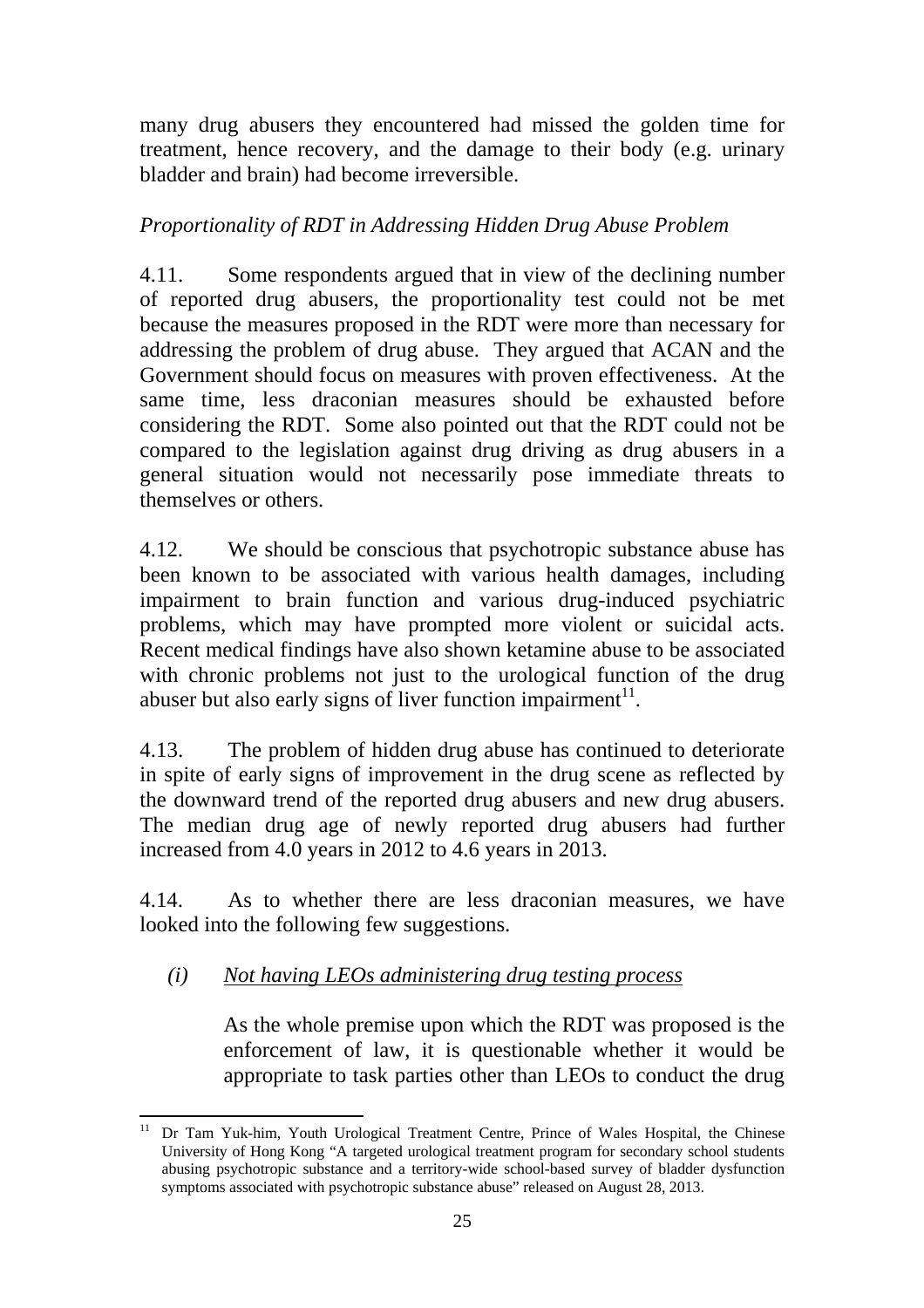testing process. After all, some social workers or health-care professionals have expressed reservations about taking up such statutory duties.

#### *(ii) Enhancing existing services*

The Government adopts a five–prolonged anti-drug strategy aiming at tackling the drug problem in a holistic manner. Of these, preventive education and publicity, voluntary rehabilitation and tackling the drug problem at source through law enforcement are key components, with the necessary resources injected into the system in the past few years to enhance provision in different services and pursue different initiatives. However, the hidden drug abuse problem has continued to worsen in light of the significant increase in the drug age of newly reported drug abusers. We are racing against time and an additional tool should be considered. Indeed, it would be essential to ensure the effectiveness of the follow-up counselling and treatment mechanism in implementing the RDT. The Government has to examine the mechanism in detail and capture the views of different stakeholders before formulating options for further consultation.

#### *(iii) Applying Care or Protection Order*

The Care or Protection Order only applies to young people aged below 18 as a last resort when all other voluntary social work interventions are found ineffective. The Care or Protection Order system is intended to bind the parents and guardians such that the juvenile or child could be given proper care. As to the juvenile or child concerned, there is no sanction against noncompliance with requirements in the supervision order. In practice, under the Care or Protection Order regime, it takes time to consult medical professionals before the drug testing power under the said ordinance may be invoked. In sum, the Care or Protection Order would not be able to serve the same intended purpose of the RDT for identifying drug abusers early through drug testing so that counselling and treatment could be provided. Having said that, we see the merit of promoting awareness of social workers to the Care or Protection Order.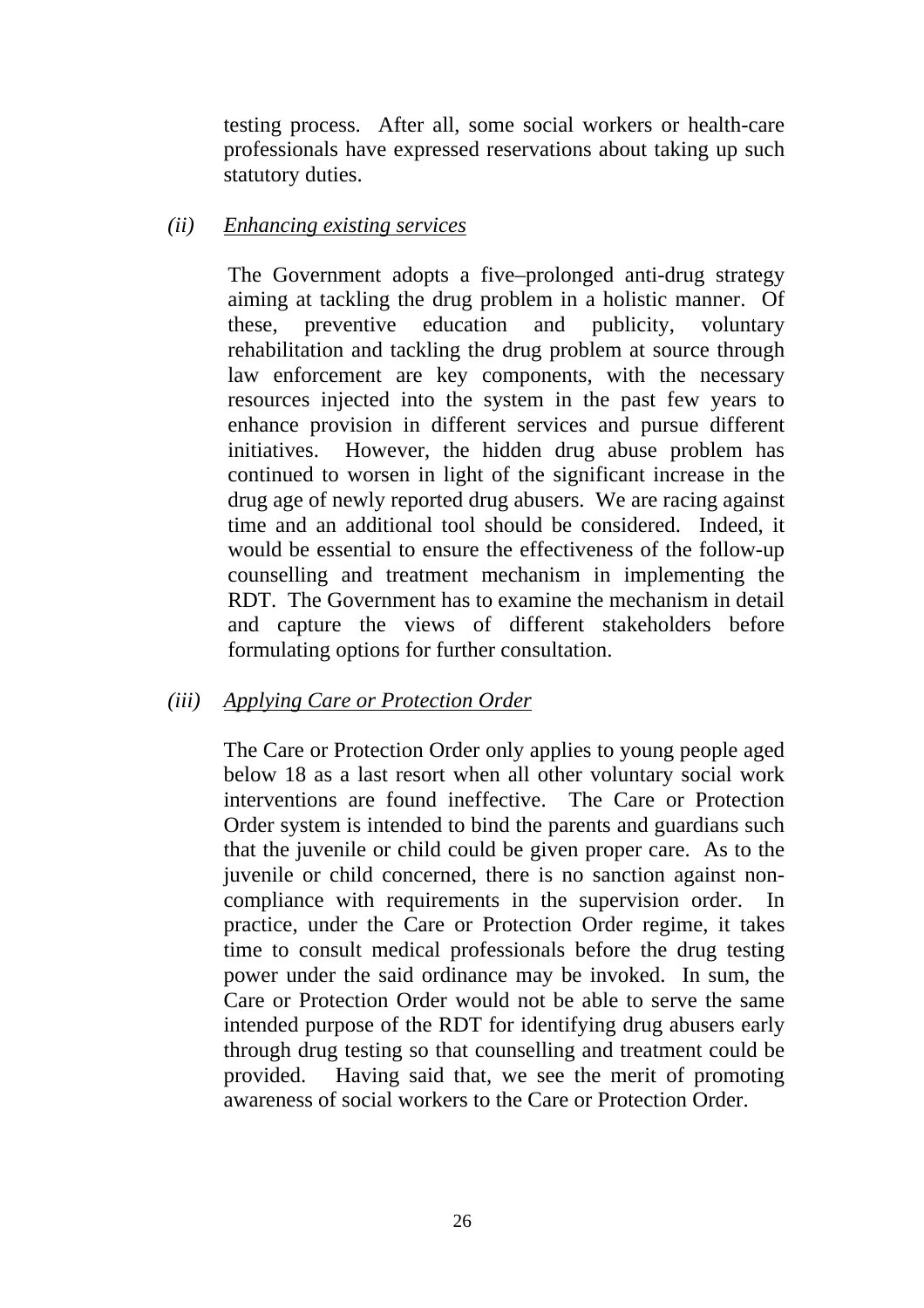#### *(iv) Adopting the Arrest and Referral System of the UK*

Some suggested adopting the ARS of the UK, which confined drug testing to those who were arrested or charged of other "trigger offences'. Consumption of drugs other than heroin or cocaine is not a criminal offence in the UK, whereas drug consumption in Hong Kong is a criminal offence. The ARS and RDT are therefore two intrinsically different systems with different principles. Compared to the RDT which addresses the drug consumption offence, a referral system triggered by other offences would likely delay the intervention process because we have to wait until a person's drug abuse problem prompts him to commit another crime. In addition, a referral system may not achieve the purpose of giving a chance to a drug abuser when the triggering offences he commits are so serious that he would need to face prosecution.

#### *(v) Setting up a Drug Court*

The idea had already been carefully considered by the Task Force on Youth Drug Abuse in 2008. While a direct transplant of the drug court model to Hong Kong was not justified, the Task Force recommended intensifying the probation system with closer cooperation between probation officers and the Judiciary. As a result, a pilot scheme for enhanced probation for young drug offenders aged below 21 was launched in 2009, and extended to all the magistrate courts in 2013. We must emphasise that drug court in itself cannot replace the RDT as a tool for early identification of drug abusers. Notwithstanding this, we consider it worthwhile to examine the feasibility of developing a new mechanism that could give an opportunity to drug abusers but at the same time mandate treatment<sup>12</sup>.

  $12$  The law does not provide for such mechanism. The PSDS only allows the Police to exercise their discretion not to prosecute under certain defined minor offences. They cannot, as a condition for exercising that discretion, require the subject to undergo any treatment. In any event, the Scheme is applicable to juveniles aged under 18 only. The Court can, as a sentencing option, order a convicted person be detained in the Drug Addiction Treatment Centre for treatment of his/her drug problem. The court, however, can only so sentence a convicted person. This means the subject will have a criminal record. While a conviction can later be spent if it meets the criteria of the Rehabilitation of Offenders Ordinance (Cap. 297), certain exceptions make disclosure of the criminal record of the rehabilitated individual inevitable. The Enhanced Probation Scheme by nature would only apply to young offenders aged below 21 with drug problems. It would not be able to help drug abusers aged above 21, apart from being unable to serve as a tool for early identification of drug abusers as the RDT.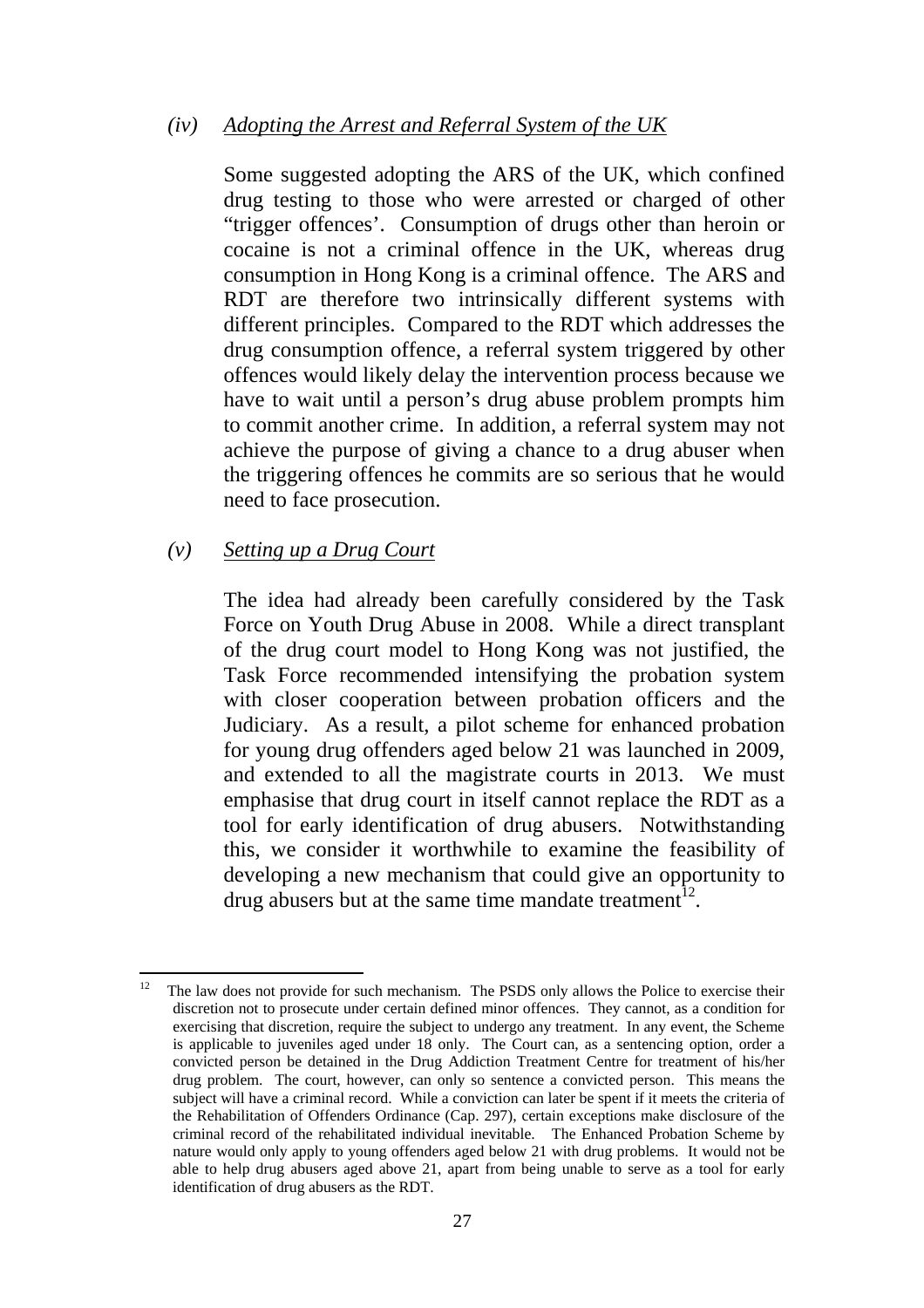## <span id="page-28-0"></span>**CHAPTER 5. CONCLUSION AND RECOMMENDATIONS**

5.1. ACAN notes that there is an overwhelming public support for the RDT. Although views in the submissions were more divided, there was general support for the need to do more to facilitate early identification of drug abusers for early intervention. At the same time, the Swedish experience has demonstrated how a compulsory drug testing scheme might successfully work to the objective of early identification, hence providing assistance to drug abusers at an early stage.

5.2. ACAN observes that among the opponents, some rejected the RDT out of their conviction that individual choices and freedom should in no circumstances be compromised. Many others, however, could not indicate support due to a general mistrust of the Government. They tended to be sceptical of the intention of introducing the RDT and its effectiveness when details of the RDT were not made available in the consultation document. ACAN, however, notes that the consultation exercise was only intended to gauge community sentiment on a number of issues of principles which will shed light on specific aspects of the RDT, if it is to be pursued.

5.3. We would like to highlight that there is community consensus that drug abusers should be offered assistance as early as possible. The debate is whether the RDT could be considered as an effective tool. With the successful overseas experience and an overwhelming support by members of the public, ACAN considers there being a strong case to continue to explore the RDT. ACAN also suggests that the concerns raised by all parties, especially those by the relevant professional groups, should be addressed as far as practical. In particular, before the launch of a second stage consultation, it would be necessary to develop more specific proposals to ensure that the mechanism is proportionate to its objective, i.e. early identification of drug abusers for early assistance. It is also important to continue dialogue with the relevant professional bodies and key stakeholders to dispel misunderstanding.

5.4. ACAN puts forth the following recommendations to the Government –

(a) to continue to explore details of the RDT and engage stakeholders, professional bodies and the public in ongoing discussion;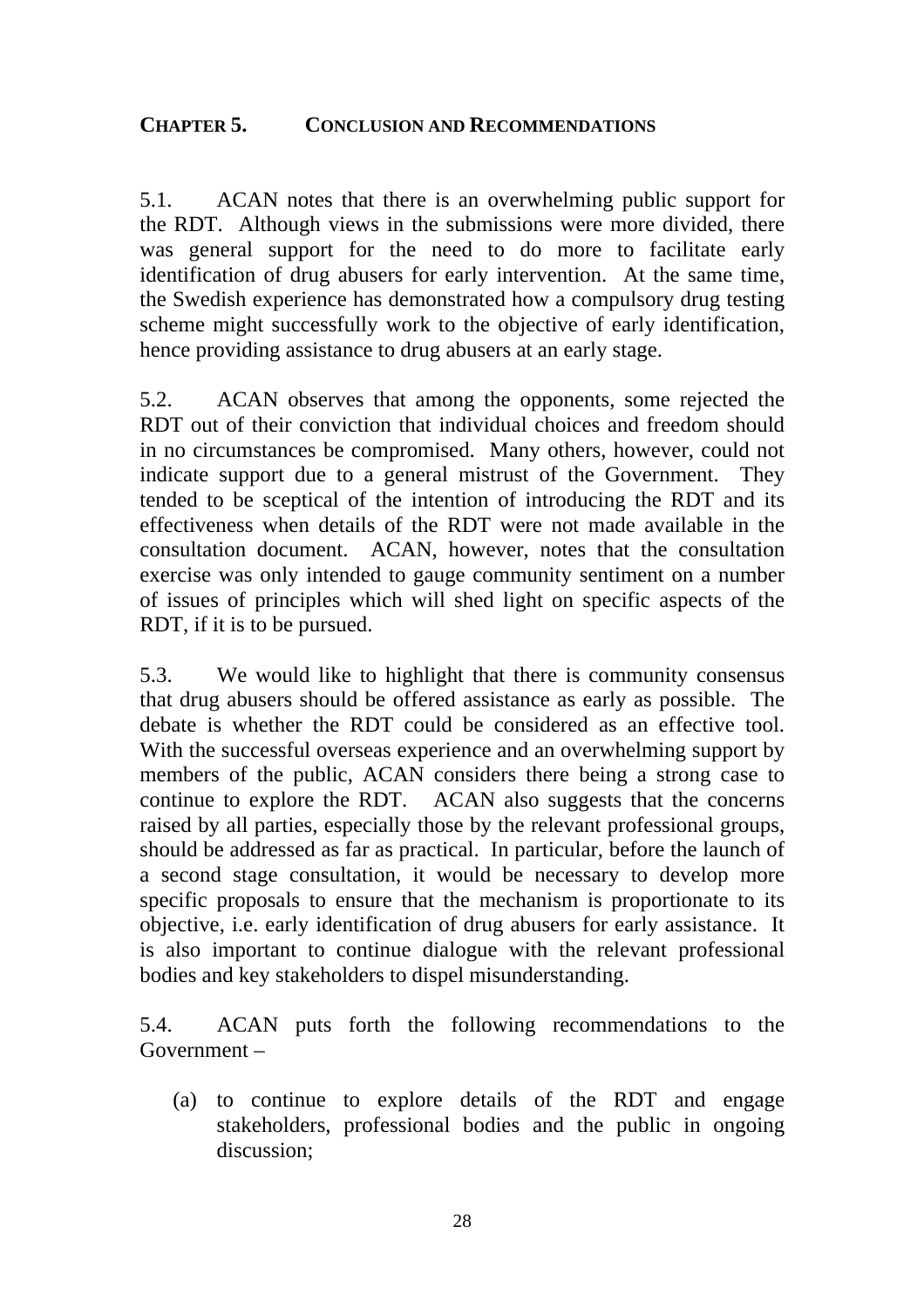- (b) to foster a more favourable environment for considering the RDT: this includes exploring ways to address the concerns of professional bodies especially on how to minimise the interference to human rights and civil liberties. In this regard, the Government should promote efforts to expedite the development of a test kit for rapid oral fluid test, which would give an instant indication on the spot, hence alleviating concerns that the proposed impairment test would take up too much time and involve subjective judgement of LEOs. In addition, efforts should also be made to enhance trust and rapport between LEOs and social workers in helping people with drug problems;
- (c) to develop a follow-up mechanism that could effectively balance giving a chance to the drug abusers but mandating counselling and treatment: an issue considered by many anti-drug workers to be instrumental to the success of the RDT; and
- (d) to share the best practices in other countries, e.g. Sweden, with local stakeholders.

5.5. ACAN recommends that the Government should immediately follow up these recommendations, and roll out proposals for operational details for a second-stage public consultation as soon as practicable.

## **Final Note**

5.6. ACAN would like to thank all individuals and organisations who had taken time to respond to the consultation exercise. This exercise has helped to focus the community's attention to the drug issue again while the drug scene appears to be improving yet facing the challenges arising from the growing problem of hidden drug abuse. As a final note, ACAN would like to thank the secretariat for the support rendered to its work.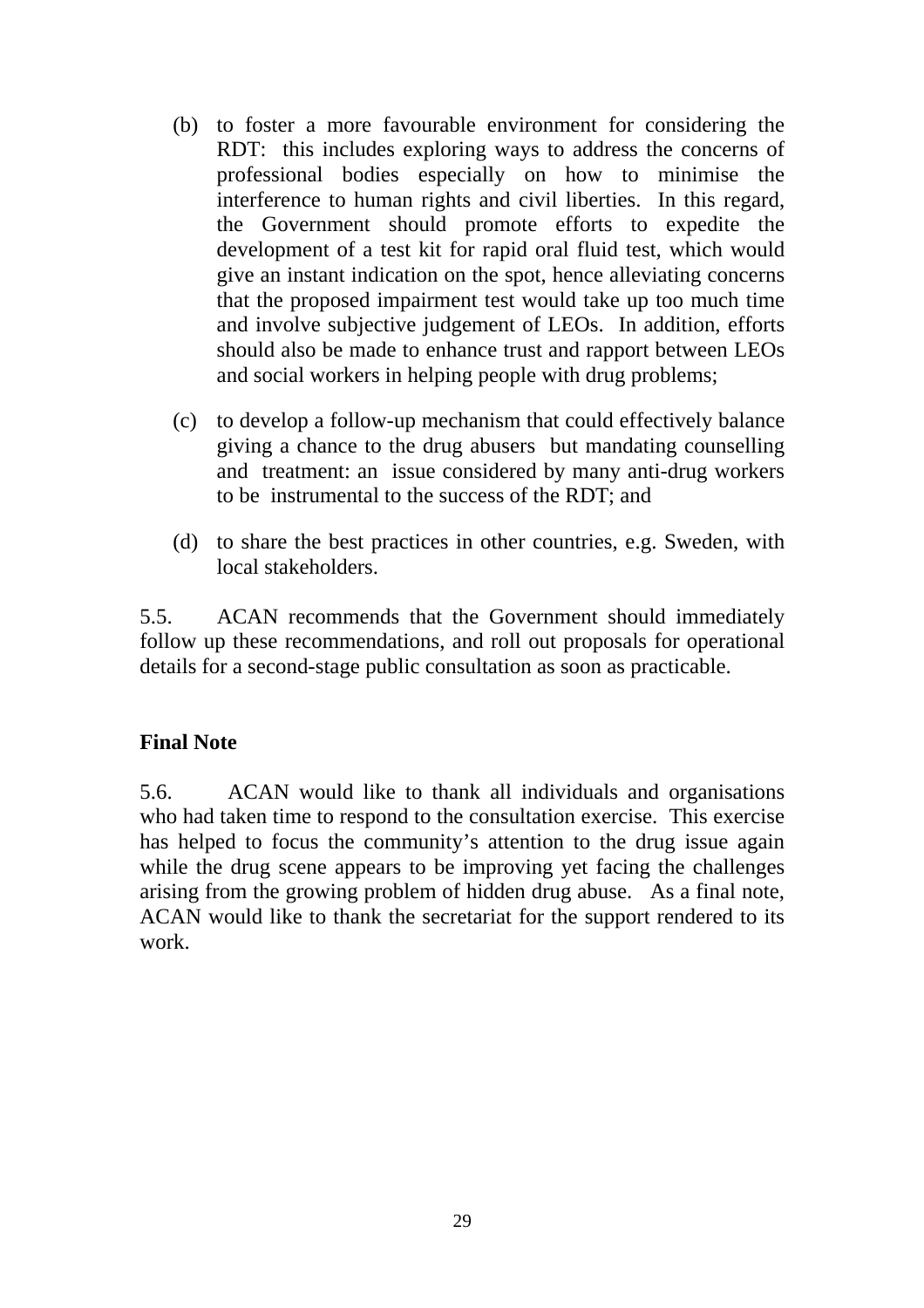#### **Public Opinion Survey on RESCUE Drug Testing Scheme**

#### **Summary of Findings**

- <span id="page-30-0"></span>1. In January 2014, the Narcotics Division of the Security Bureau commissioned the Public Opinion Programme of the University of Hong Kong to conduct the "Public Opinion Survey on RESCUE Drug Testing Scheme". The primary objective of the survey was to gauge public opinion on the condition of drug abuse in Hong Kong as well as their views on the RDT, the public consultation exercise on which had taken place between 25 September 2013 and 24 January 2014.
- 2. The target population of this survey was Cantonese- or Putonghuaspeaking Hong Kong residents aged 18 or above. Telephone interviews were conducted between **17 February and 14 March, 2014**. A total of **1 004** target respondents were successfully interviewed. The overall response rate of this survey was **47.0%**  (based on the AAPOR definition), and the standard sampling error for percentages based on this sample was less than 1.6 percentage points. In other words, the sampling error for all percentages using the total sample was less than plus/minus 3.2 percentage points at 95% confidence level.
- 3. The survey results show that 43% of the respondents thought the drug abuse problem was serious in Hong Kong. Among them, 11% considered the problem very serious and 32% thought it quite serious. Also, under the Laws of Hong Kong (i.e. The Dangerous Drugs Ordinance (Cap. 134)), dangerous drug possession or consumption is subject to a maximum penalty of 7 years' imprisonment and a fine of HK\$1 million. Nearly half of the respondents (47%) considered such penalty adequate; 28% considered it heavy and 20% said it was light. With regard to the saying that in light of the current situation, drug abusers should be early identified through drug test in order to refer them to counselling and treatment programmes, 86% of the respondents agreed to this. Among them, 59% supported it very much while over one quarter (27%) somewhat supported. Less than one tenth (9%) objected to the idea and only less than 5% (4%) opted for the neutral stance.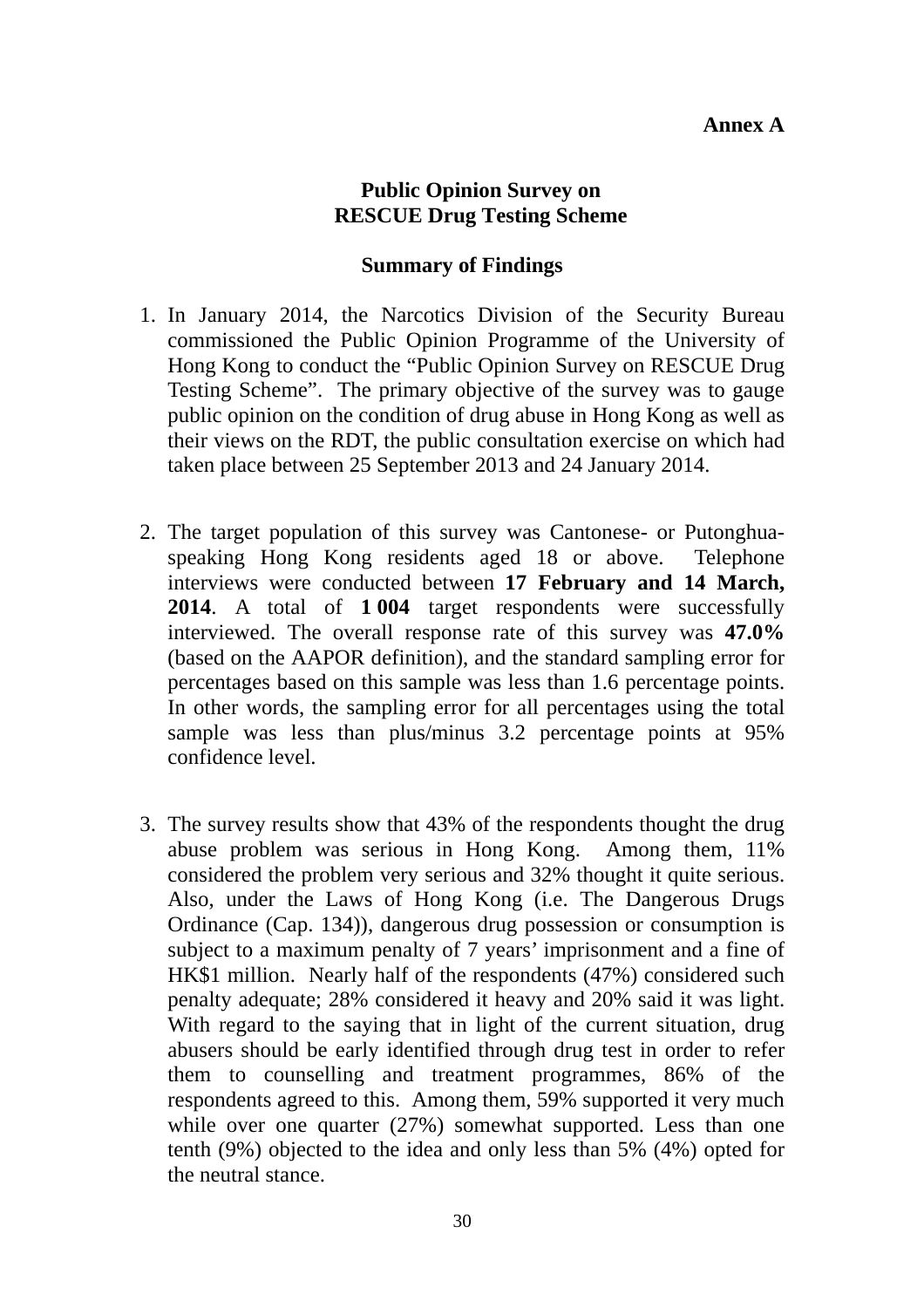- 4. ACAN launched a four-month public consultation exercise on the RDT from September 2013 to January 2014. The number of respondents who have and have not heard of the RDT before the survey was pretty close, at 48% and 52% respectively. After listening to a brief introduction by interviewers, 88% of the respondents supported the Scheme initially, of whom 57% indicated "very much support" and 31% "somewhat support". Only 6% held the opposite view while 4% were half-half.
- 5. Regarding some specific proposals of the Scheme, as high as 90% respondents supported "the drug testing procedures to be conducted in two stages", i.e. the person is required to undergo a screening test first, and only when one fails the one or more than one screening test would one's bodily samples be collected for conducting a laboratory test. Next, 87% supported the proposal that "those proven to be drug abusers can be eligible for a chance to receive counselling and treatment programmes in place of prosecution". Meanwhile, 82% supported that "law enforcement officers can require that person to undergo a drug test only when the person's physical state shows that he/she may have just taken drugs", while 78% supported that "law enforcement officers can require that person to undergo a drug test only when there are substances suspected of being drugs present in the near vicinity of the person concerned".
- 6. The Survey results also show three quarters of the respondents (75%) believed that the RDT should be applicable to people of all ages while around 20% (19%) thought it should only be applicable to young people. Besides, 69% supported that drug abusers irrespective of age should be given at least a chance of non-prosecution, while 26% objected to this idea. As regards the number of chances of nonprosecution to be given to drug abusers, excluding those who disagreed earlier, more than three quarters (76%) thought one chance should be given while 17% opted for two chances. Overall speaking, the average number was 1.4 chances to be given (based on 668 valid answers).
- 7. The Scheme also mentioned that under the RDT, law enforcement officers can require a person to undergo a drug test only when there are reasonable grounds based on strong circumstantial conditions to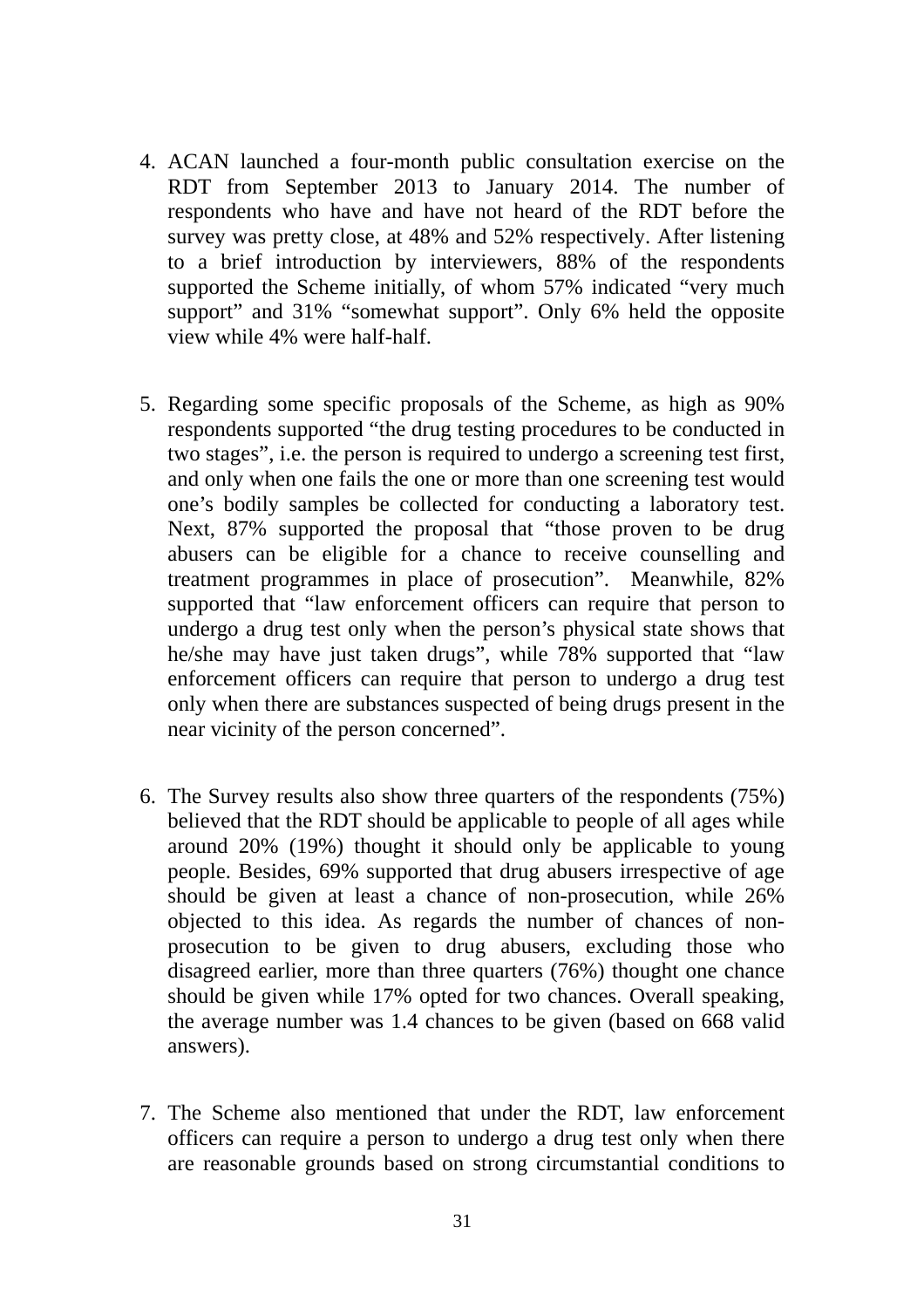suspect that a person has taken drugs. However, some people doubted that "the RDT would give law enforcement officers excessive power, and it would infringe on civil freedom and individual right." Results show that nearly half of the respondents (47%) disagreed with the statement while 36% agreed, and another 11% remained neutral. Furthermore, 64% of the respondents agreed that the RDT should apply to drug consumption behavior outside Hong Kong, 25% held an opposite view and 4% chose "half-half".

- 8. With respect to the effectiveness of the Scheme that aims "to identify drug abusers early and refer them to counselling and treatment programmes", 61% of the respondents anticipated the effect would be large once the Scheme is implemented, 18% remained neutral and 13% believed the effect would be small.
- 9. Lastly, 91% of the respondents expressed support for the implementation of the RDT after answering the series of questions, with a small increment of 3 percentage points as compared to 88% registered earlier (paragraph 4).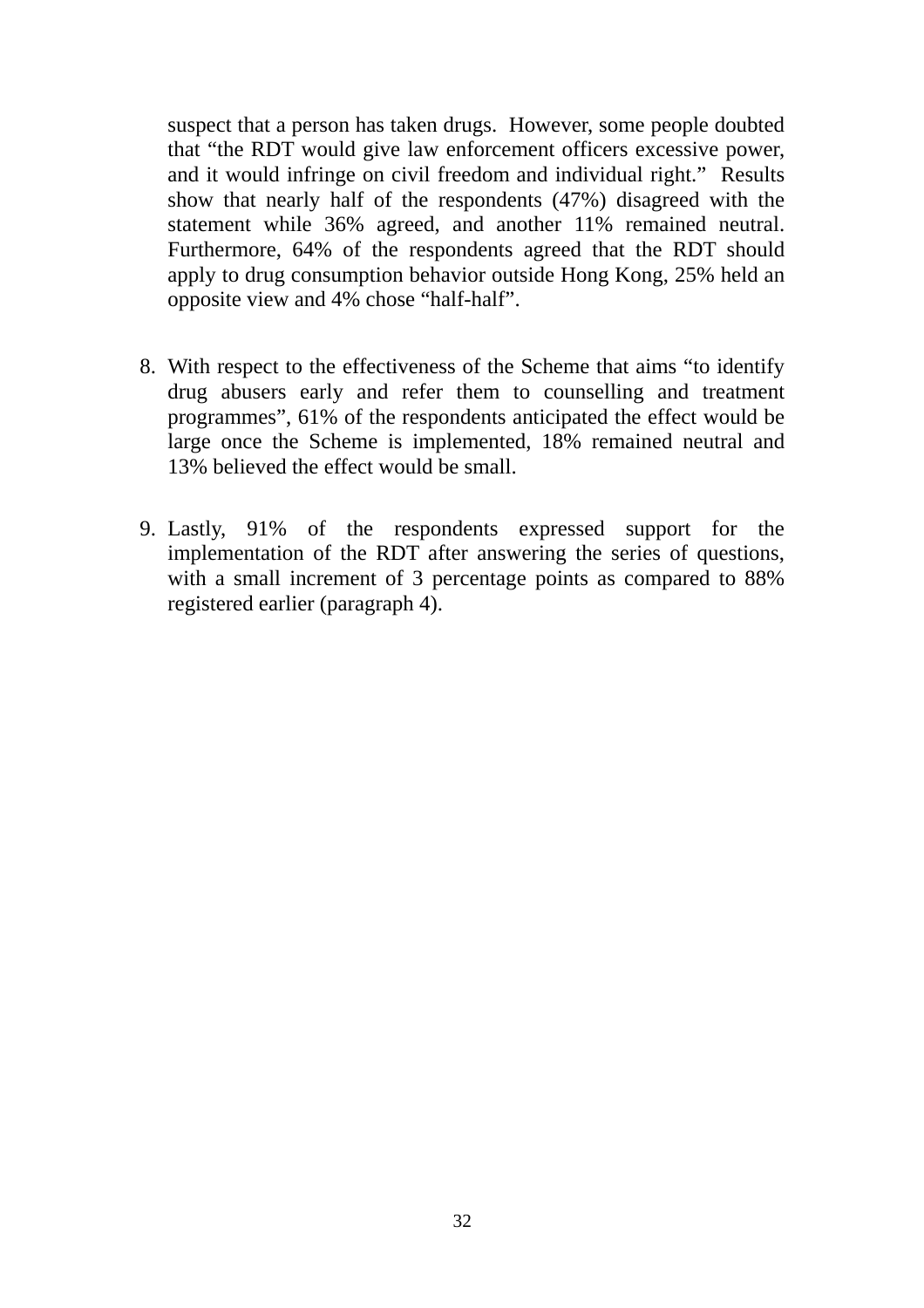#### **Summary Table**

|                                                                                                                                                                                                                                                                           | Support            | Half-<br>half        | Oppose     |  |  |
|---------------------------------------------------------------------------------------------------------------------------------------------------------------------------------------------------------------------------------------------------------------------------|--------------------|----------------------|------------|--|--|
| Overall opinion                                                                                                                                                                                                                                                           |                    |                      |            |  |  |
| Tendency to support or oppose the "RESCUE Drug"<br>Testing Scheme" (first measurement)                                                                                                                                                                                    | 88%                | 4%                   | 6%         |  |  |
| Tendency to support or oppose the "RESCUE Drug<br>Testing Scheme" (second measurement)                                                                                                                                                                                    | 91%                | 5%                   | 4%         |  |  |
| Proposals about the RDT                                                                                                                                                                                                                                                   |                    |                      |            |  |  |
| The drug testing procedures will be conducted in<br>two stages. The person is required to undergo<br>screening test first, only when one fails the one or<br>more than one screening test would one's bodily<br>samples be collected for conducting a laboratory<br>test. | 90%                | 3%                   | 5%         |  |  |
| Those proven to be drug abusers can be eligible for a<br>receive counselling<br>and treatment<br>chance<br>to<br>programmes in place of prosecution.                                                                                                                      | 87%                | 3%                   | 9%         |  |  |
| Law enforcement officers can require that person to<br>undergo a drug test only when the person's physical<br>state shows that he / she may have just taken drugs.                                                                                                        | 82%                | 3%                   | 12%        |  |  |
| Law enforcement officers can require that person to<br>undergo a drug test only when there are substances<br>suspected of being drugs present in the near vicinity<br>of the person concerned.                                                                            | 78%                | 5%                   | 14%        |  |  |
| Drug abusers, irrespective of age, should be given at<br>least a chance of non-prosecution.                                                                                                                                                                               | 69%                | 3%                   | 26%        |  |  |
| The Scheme should apply to drug consumption that<br>happened outside Hong Kong.                                                                                                                                                                                           | 64%                | 4%                   | 25%        |  |  |
| Other opinion                                                                                                                                                                                                                                                             |                    |                      |            |  |  |
| The RDT will give LEOs excessive power, and it<br>would infringe on civil freedom and individual right                                                                                                                                                                    | 36%                | 11%                  | 47%        |  |  |
| Expected effectiveness of the Scheme (to identify<br>drug abusers early and refer them to counselling and<br>treatment programmes)                                                                                                                                        | 61%<br><b>High</b> | 18%<br>Half-<br>half | 13%<br>Low |  |  |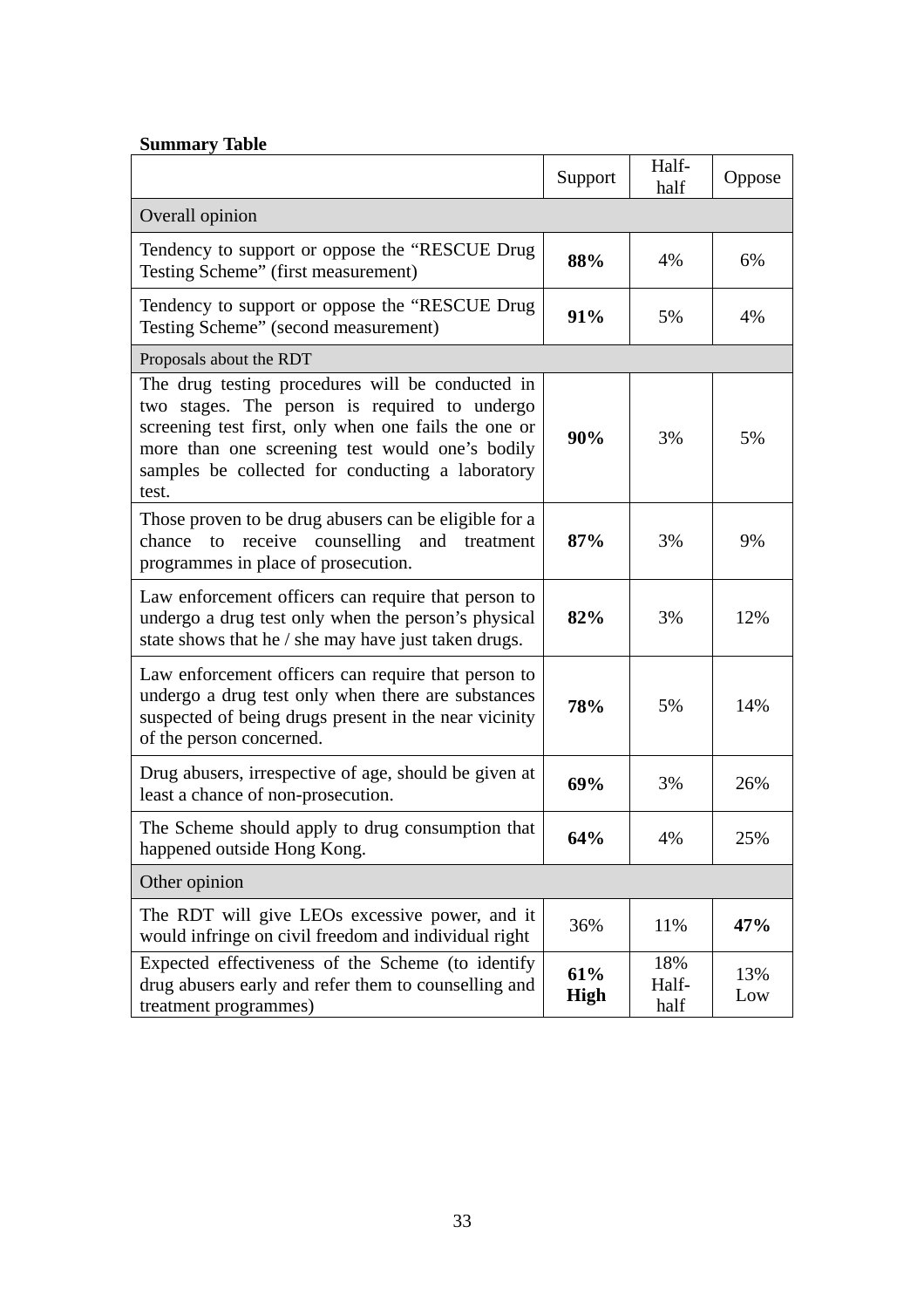## **Annex B**

## **List of Abbreviations**

<span id="page-34-0"></span>

| <b>ACAN</b>    | <b>Action Committee Against Narcotics</b>                    |
|----------------|--------------------------------------------------------------|
| <b>ARS</b>     | <b>Arrest Referral Scheme</b>                                |
| <b>CCPSA</b>   | <b>Counselling Centre For Psychotropic Substance Abusers</b> |
| <b>DIRO</b>    | Drug Influence Recognition Observation                       |
| <b>HKU-POP</b> | Public Opinion Programme of the University of Hong Kong      |
| <b>JPU</b>     | <b>Juvenile Protection Unit</b>                              |
| <b>LEO</b>     | Law Enforcement Officer                                      |
| <b>NGO</b>     | Non-Government Organisation                                  |
| <b>PSDS</b>    | Police Superintendent's Discretion Scheme                    |
| <b>RDT</b>     | <b>RESCUE Drug Testing Scheme</b>                            |
|                |                                                              |